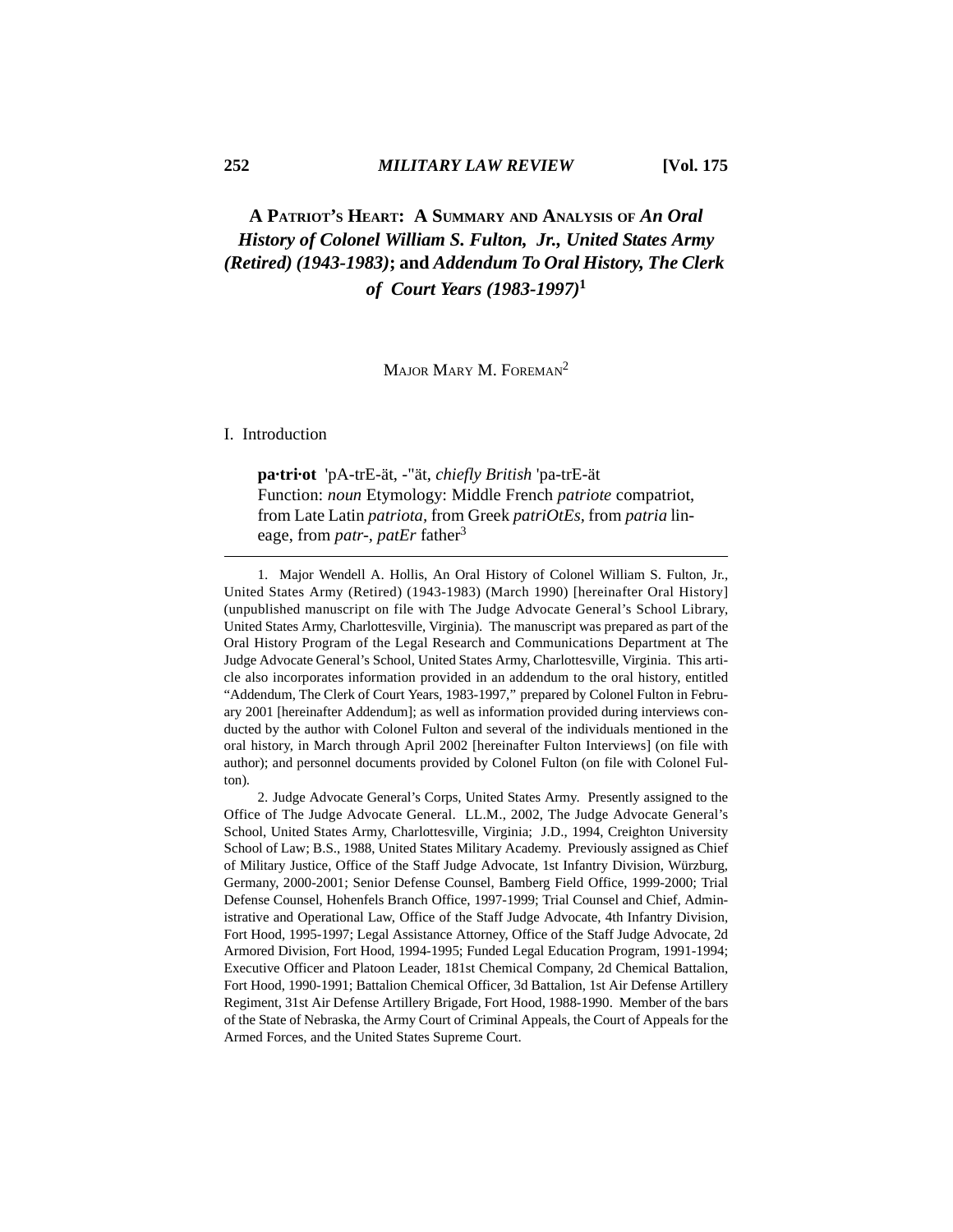**2a**. One who disinterestedly or self-sacrificingly exerts himself to promote the well-being of his country<sup>4</sup>

On 20 January 1961, John F. Kennedy became the thirty-fifth President of the United States; and in his Inaugural Address in Washington, D.C., when the United States was facing difficulties both foreign and domestic, he issued his now famous challenge to the American people: "ask not what your country can do for you—ask what you can do for your country."<sup>5</sup>

William Sherwin Fulton, Junior, was stationed at Fort Leavenworth, Kansas, the day President Kennedy spoke those words, but already the soldier-lawyer from Iowa was living them, having enlisted in 1943, fought in World War II and Korea, and accepted a battlefield commission that eventually led to a commission in The Judge Advocate General's Corps. Already Bill Fulton personified those words, and he continued to do so throughout his lifetime of service to the nation. Throughout his fifty-four years of service to the country, his tireless work ethic and selfless response to the call of duty were a model for emulation and significantly impacted the lives of those with whom he worked. While the term "patriot" has since become the name of an air defense artillery system, the title of a motion picture, and most recently the name of anti-terrorist legislation, Bill Fulton's service to the United States—as an enlisted soldier, a commissioned officer, and a federal civilian—defines the term in its purest sense.

This article is a summary and analysis of interviews conducted with Colonel (Retired) Fulton in March 1990, an addendum that he added to the text of his interviews in February 2001, and interviews conducted with him and others in April 2002. The initial interview and his addendum have been bound in "*An Oral History of Colonel William S. Fulton, Jr., United States Army (Retired)*" and are maintained at the Judge Advocate General's School in Charlottesville, Virginia. Presented in the context of dedication to country, dedication to the law, and dedication to service, this article examines Colonel Fulton's fifty-four years of service, from his enlistment

<sup>3.</sup> WEBSTER'S NEW WORLD DICTIONARY OF AMERICAN ENGLISH (3d. College ed. 1988), http://www.m-w.com/cgi-bin/dictionary.

<sup>4.</sup> THE OXFORD ENGLISH DICTIONARY 349 (2d ed. 1998).

<sup>5.</sup> President John F. Kennedy, Inaugural Address, Washington, D.C. (Jan. 20, 1961), http://www.jfklibrary.org/j012061.htm.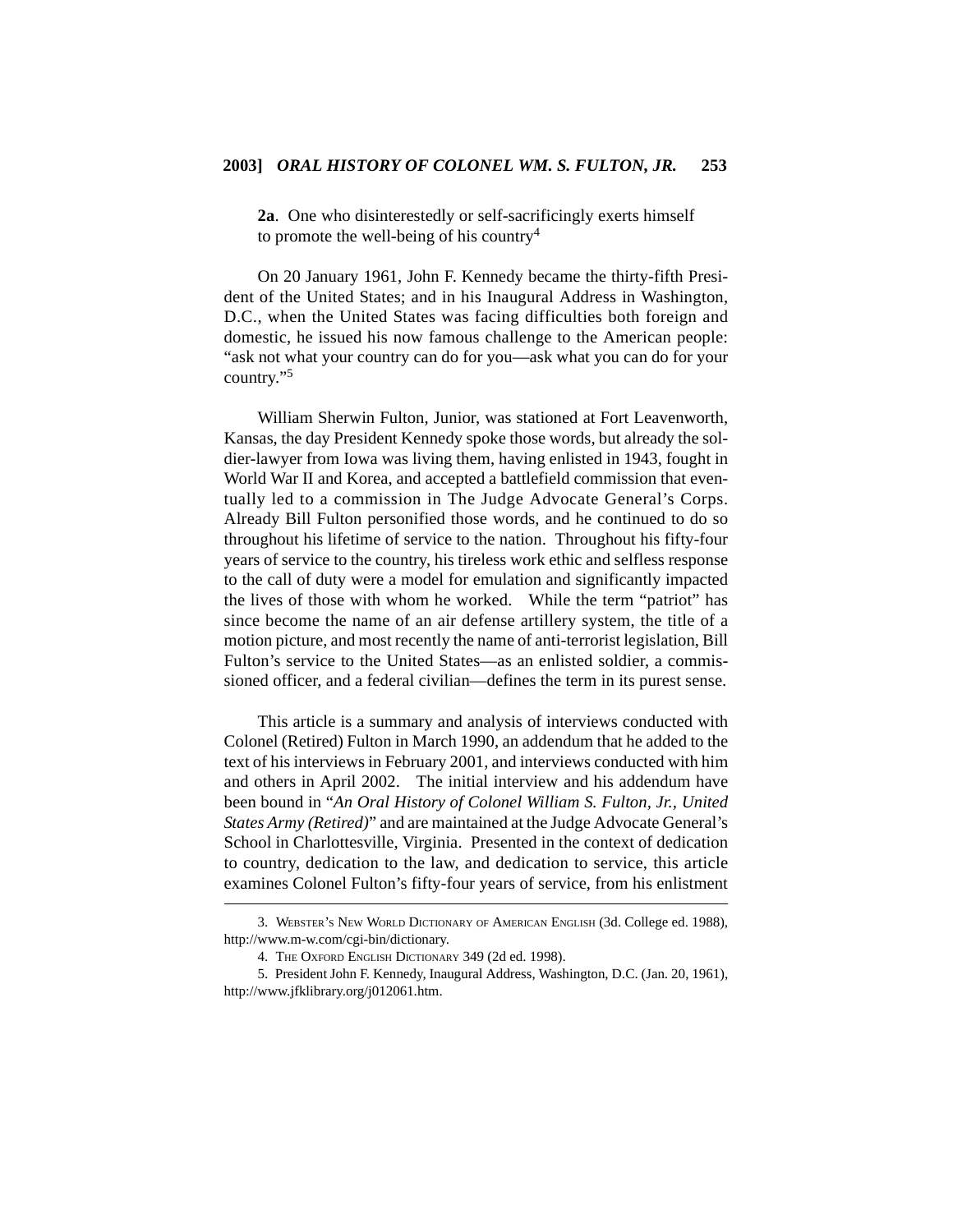in 1943 to his final retirement from federal service in 1997, a history that both defines and reveals the legacy of a patriot's heart.

II. 1925—1951: Dedication to Service: A Patriot's Duty

*I was at home on Sunday afternoon, December 7th, 1941, in our apartment across the street from Drake University, about a halfblock from our church, preparing to attend an evening youth service, when we learned the Japanese had attacked Pearl Harbor . . . . [I]t wasn't long until the names of some began to appear with gold stars on a wall we had reserved as a memorial at North High . . . [for those] killed in action.*<sup>6</sup>

A. Iowa: From Hawkeye Boys' State to Enlistment at Camp Dodge

Born on 14 September 1925, in Des Moines, Iowa, William Sherwin Fulton, Junior, heard the call to duty early in his life. The son of William Sherwin Fulton, Senior, and Hazel Marie (Douglas) Fulton, "Sherwin Junior," as he was known until high school, was attracted to the military lifestyle as a young boy, despite having no military family background. At age eight, having read about a nearby military school in *Boys Life*, he requested literature from the school, explaining in a letter that although the minimum age for admission was eleven, "it might take three years for me to persuade my parents to send me!"7

Apparently unsuccessful in convincing his parents to send him to military school, Bill Fulton graduated from North High School, Des Moines, in 1943, having been elected president of his student council. Unable to enlist because he was not yet eighteen, and eager to begin his college education, he enrolled in the summer session at the University of Iowa in 1943. That same summer, the Army established a college training program for enlisted reservists called the Army Specialized Training Reserve Program (ASTRP), which permitted men at least seventeen years of age to enlist in the Enlisted Reserve Corps, a precursor to the Army Reserve. In return for an agreement to serve on active duty once turning eighteen, the program assisted in providing a college education. While attending classes at Iowa, Bill Fulton joined the ASTRP in order to enter the Army as soon as possi-

<sup>6.</sup> Oral History, *supra* note 1, at 5.

<sup>7.</sup> *Id*. at 4.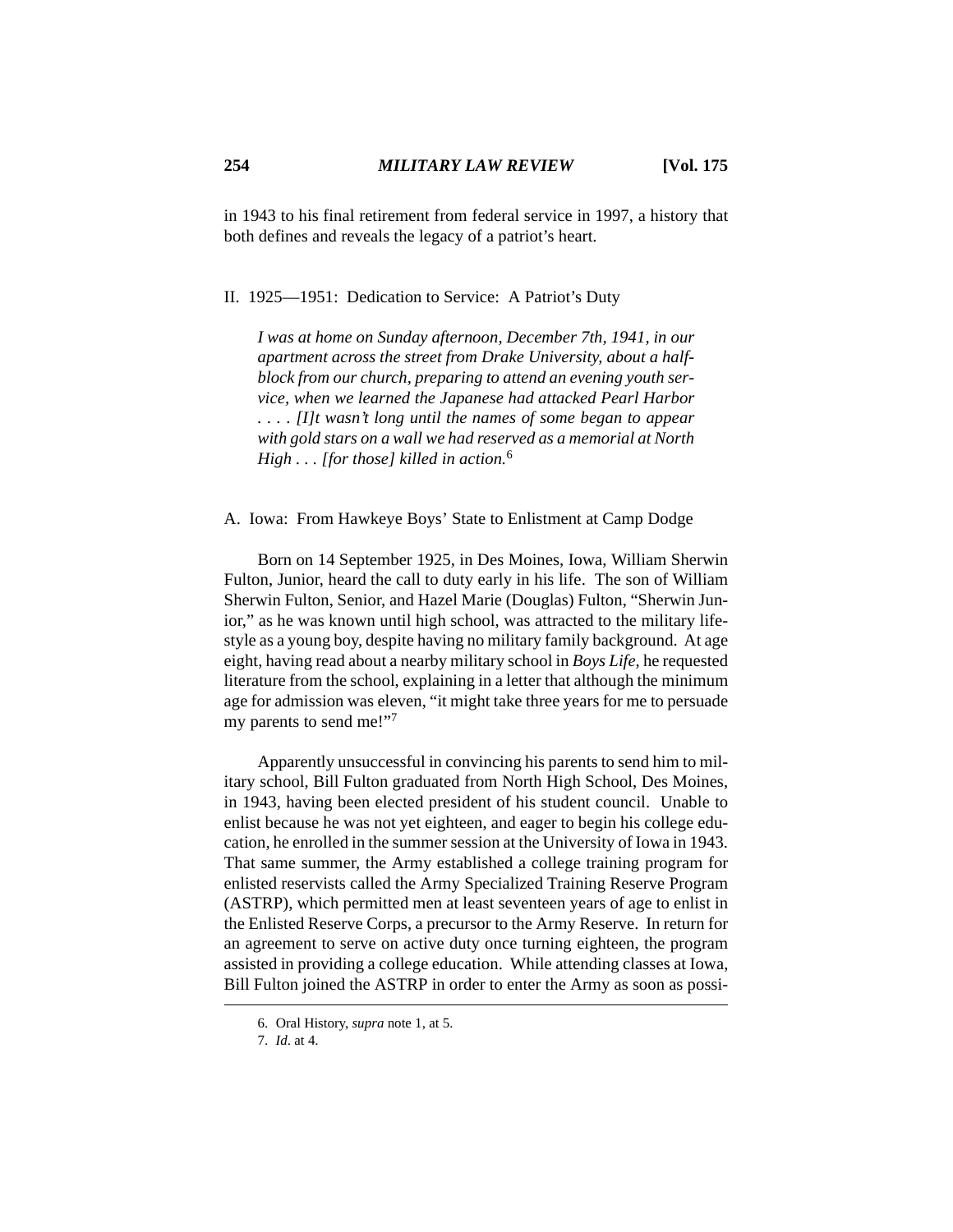ble, with full knowledge that his enlistment would invariably thrust him into World War II. Indeed, while the program enabled him to attend a semester of college at the University of Kansas, by November 1943, Private Fulton had received active duty orders to Camp Dodge, Iowa, with follow-on orders to basic combat training at Fort Benning, Georgia.

While at North High, Bill Fulton had become interested in attending law school, and it was there that he "tried [his] first case."8 While involved in a mock-government program for high school students called "Hawkeye Boys' State," he was elected a county attorney and earned the distinction of prosecuting a fellow county citizen for urinating in the shower, arguably a violation of the Iowa Code.<sup>9</sup> More noteworthy during his time at North High is that he met Marjorie Porter, who would later become his wife.

B. World War II: The 86th Infantry Division and the European and Asiatic-Pacific Theaters

Just months after his acceptance into the ASTRP, Bill Fulton turned eighteen and was called to active duty. After completing basic training at Fort Benning in March, 1944, Private Fulton was assigned to the 86th Infantry Division at Camp Livingston, Louisiana, a unit that had been largely dismantled to provide replacements for casualties in Europe. As a member of Company F, 341st Infantry Regiment, 86th Infantry Division, Private Fulton served as a rifleman, handling the bazooka and later the flame thrower for his squad, until he was promoted from private first class to sergeant while training at Camp San Luis Obisbo, California.10

The 86th Infantry Division had initially been earmarked for amphibious warfare operations in the Pacific, which resulted in training exercises for the Division at various training camps in California. In February 1945, after the Battle of the Bulge, the 86th Infantry Division was needed in Germany, and Sergeant Fulton soon found himself at Camp Myles Standish, near Boston, Massachusetts, en route to Europe. His life had changed dramatically in the eighteen months since his enlistment. In addition to briefly attending college, completing basic training, and rising to the rank of sergeant, he had become engaged to Marjorie in April 1944, and just

<sup>8.</sup> *Id.* at 5.

<sup>9.</sup> *Id*.

<sup>10.</sup> Colonel Fulton was never an E-4. In light of his squad's need for an assistant squad leader, he was promoted from E-3 to E-5 upon his promotion to assistant squad leader. Fulton Interviews, *supra* note 1.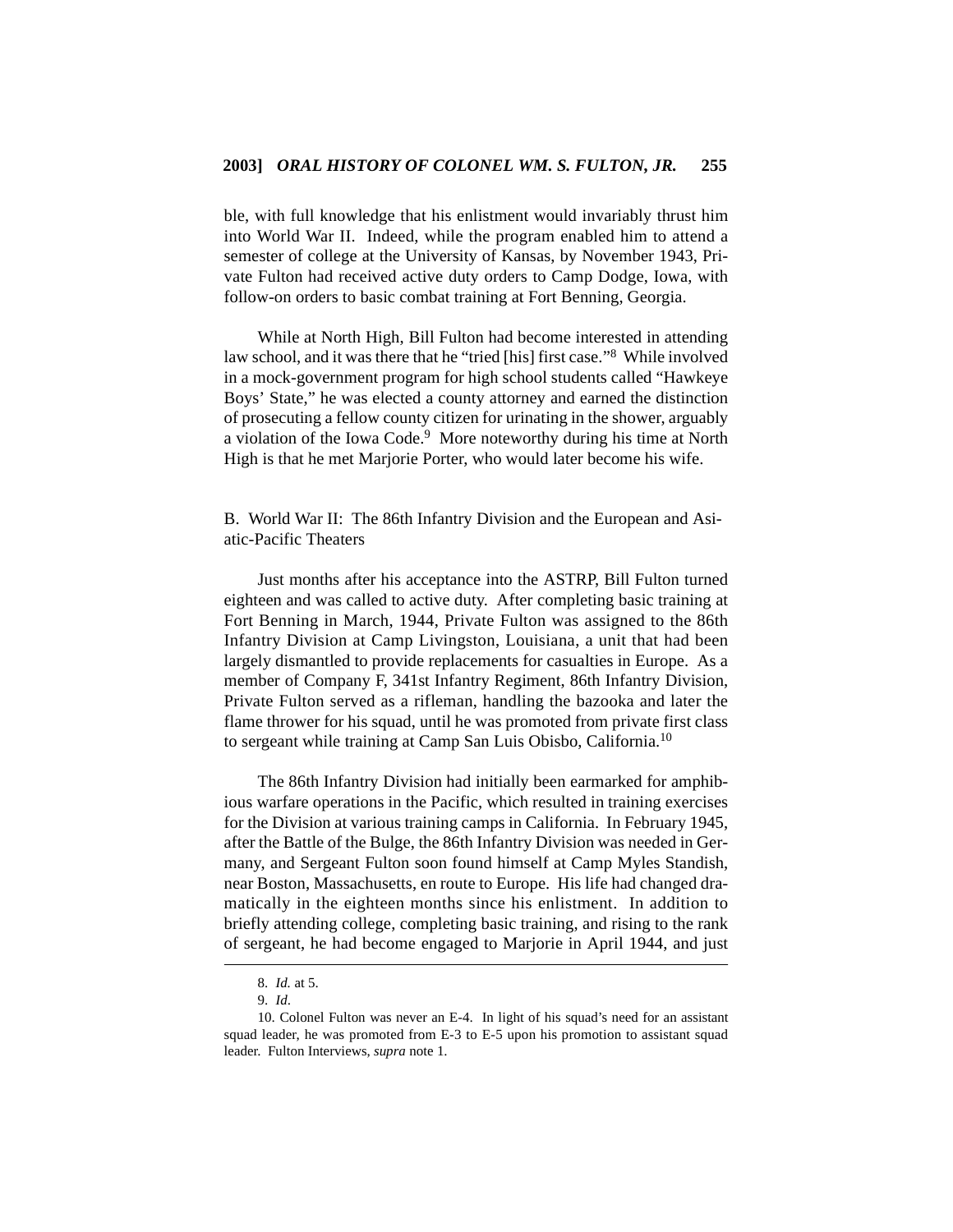months later, had unexpectedly lost his forty-one year-old father to a heart attack.

The Division arrived at Le Havre, France, on 2 March 1945, and settled at Camp Lucky Strike. It was there that Sergeant Fulton's company commander offered him the position as communications chief, which led to a promotion to staff sergeant. Staff Sergeant Fulton was then responsible for managing and maintaining all of the company's internal and external communications equipment when the 86th Division moved east into Germany, relieving the 8th Infantry Division near Köln and occupying the west bank of the Rhine River, opposite what had become the "Ruhr Pocket<sup>"11</sup>

Staff Sergeant Fulton's service with the 86th Infantry Division took him deep into Nazi Germany, where his division assisted the XVIII Airborne Corps in eliminating the resistance in the Ruhr pocket, then through Frankfurt and south of Würzburg, where the Division joined the III Corps of General Patton's Third Army. In April 1945, the 86th Infantry Division captured Ingolstadt on the Danube, became one of the first divisions to cross that river under fire, then moved in pursuit toward the Austrian border, encountering surrendering German soldiers, displaced persons, POWs, and other casualties of the long-standing war in Europe. Passing north of Berchtesgaden and Hitler's "Eagle's Nest," Sergeant Fulton's unit crossed the Salzach River into Austria on 4 May 1945, just days after Hitler's suicide on 30 April 1945. Germany surrendered unconditionally one week later. The Division was not to return home, however; "[a]s soon as the war in Germany ended, we were told we were going to the Asiatic-Pacific Theatre, for which we had trained and where the war was not yet over."12

After returning to the United States for a brief period of leave, the 86th Infantry Division reassembled at Camp Gruber, Oklahoma, for deployment to the Pacific theater, and soon moved to Camp Stoneman, California, for transportation to the Philippines. The Division departed for the Philippines on 21 August 1945, shortly after the dropping of the atomic bomb on Hiroshima on 6 August 1945, and the Japanese surrender a week later. Once in the Philippines, Sergeant Fulton's division patrolled the mountain areas in central Luzon "searching for recalcitrant or uninformed Japanese soldiers."13 Sergeant Fulton later learned that his division would

<sup>11.</sup> Oral History, *supra* note 1, at 17.

<sup>12.</sup> *Id.* at 18.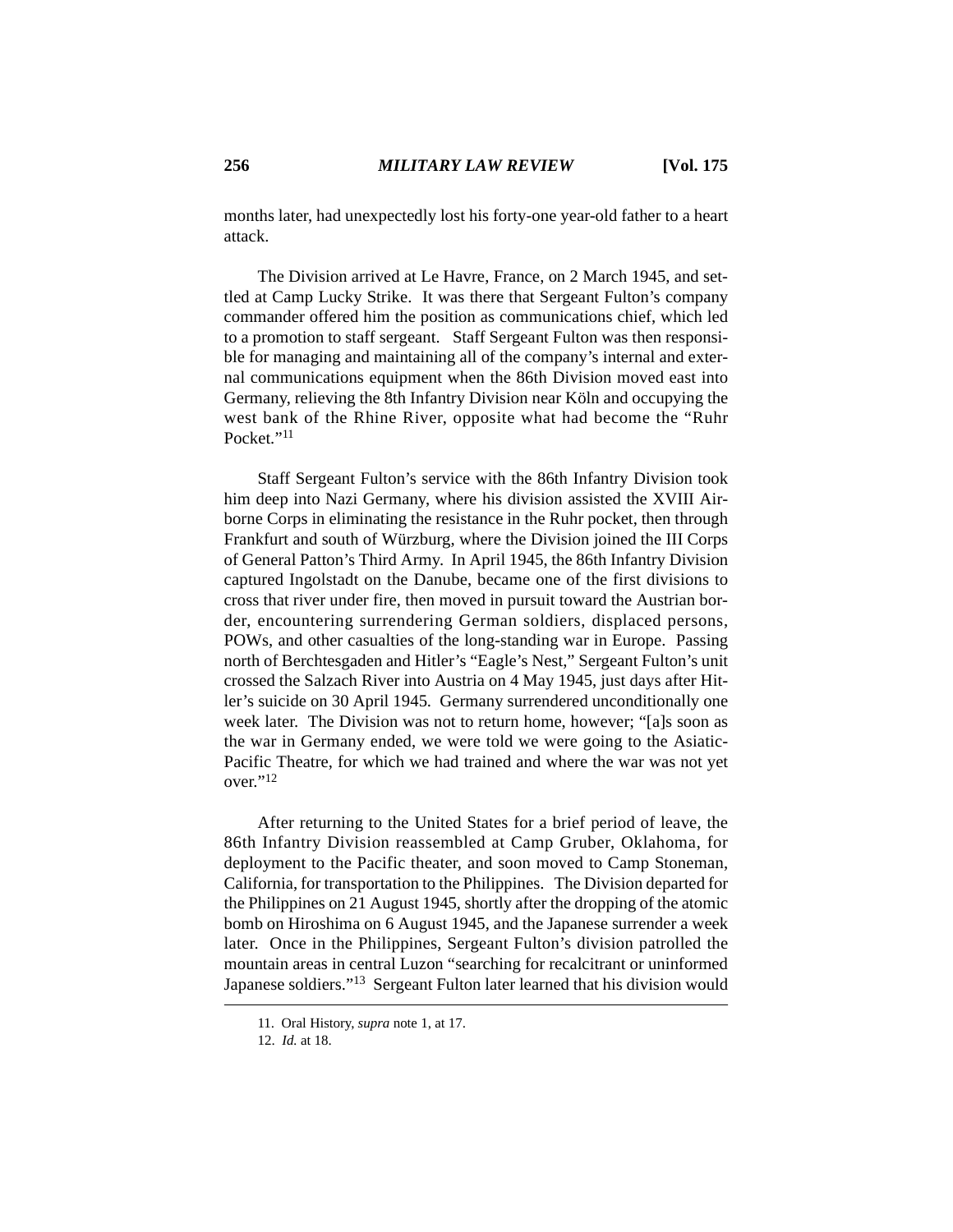have been one of six divisions from Europe constituting follow-on forces for the planned invasion of Japan, had the war not ended when it did.

For his service in the European and Asiatic-Pacific Theaters, Sergeant Fulton's awards included the Combat Infantryman's Badge (CIB), the World War II Victory Medal, and the Bronze Star.<sup>14</sup> He was twenty yearsold when he returned to the United States in April 1946.

## C. Return to Iowa: Law School

Sergeant Fulton's three-year enlistment was to expire in July 1946. On 23 April 1946, at Fort Leavenworth, Kansas, he enlisted for another three years in the Enlisted Reserve Corps. At that time, there was not yet a reserve retirement system, and notwithstanding having just spent over a year abroad during World War II, Sergeant Fulton believed that reenlisting "was the patriotic thing to do," for no reason "other than my interest in the Army and a desire to serve if and when necessary."15 He married Marjorie Porter in Des Moines, Iowa, on 1 June 1946.

Immediately following their honeymoon in Chicago, the Fultons moved to Iowa City, where Bill Fulton re-enrolled at the University of Iowa, and Marjorie Fulton worked in the University Library. With the help of the G.I. Bill, Bill Fulton completed his undergraduate studies in 194816 and enrolled in law school at the University. He had contracted pneumonia in December 1947 and was advised to move to the southwest to improve his health. The Fultons relocated to Albuquerque, New Mexico, in the summer of 1948, and Bill Fulton graduated from the New Mexico School of Law in 1950. While in Albuquerque, he inquired about service

<sup>13.</sup> *Id*. at 22.

<sup>14.</sup> When asked about the Bronze Star Medal, Colonel Fulton said, in his characteristically modest demeanor, that "sometime after the war, it was decided that anyone who had earned the CIB deserved a [Bronze Star Metal]. So . . . I sent in a copy of the orders authorizing my CIB and they sent me a BSM. No citation, no ceremony." E-mail from Colonel Fulton to author (Oct. 8, 2002) (on file with author).

<sup>15.</sup> Oral History, *supra* note 1, at 25.

<sup>16.</sup> He did not receive his undergraduate degree until 1972. In late 1947, having almost sufficient credits to enroll in the law school, he was short only language courses. The University permitted him to enroll in law school on the condition that he later satisfy the language requirement. In 1972, the University of Iowa awarded him credit for the Chinese language skills he obtained in Taiwan and awarded him his Bachelor of Arts degree. *Id*. at 32.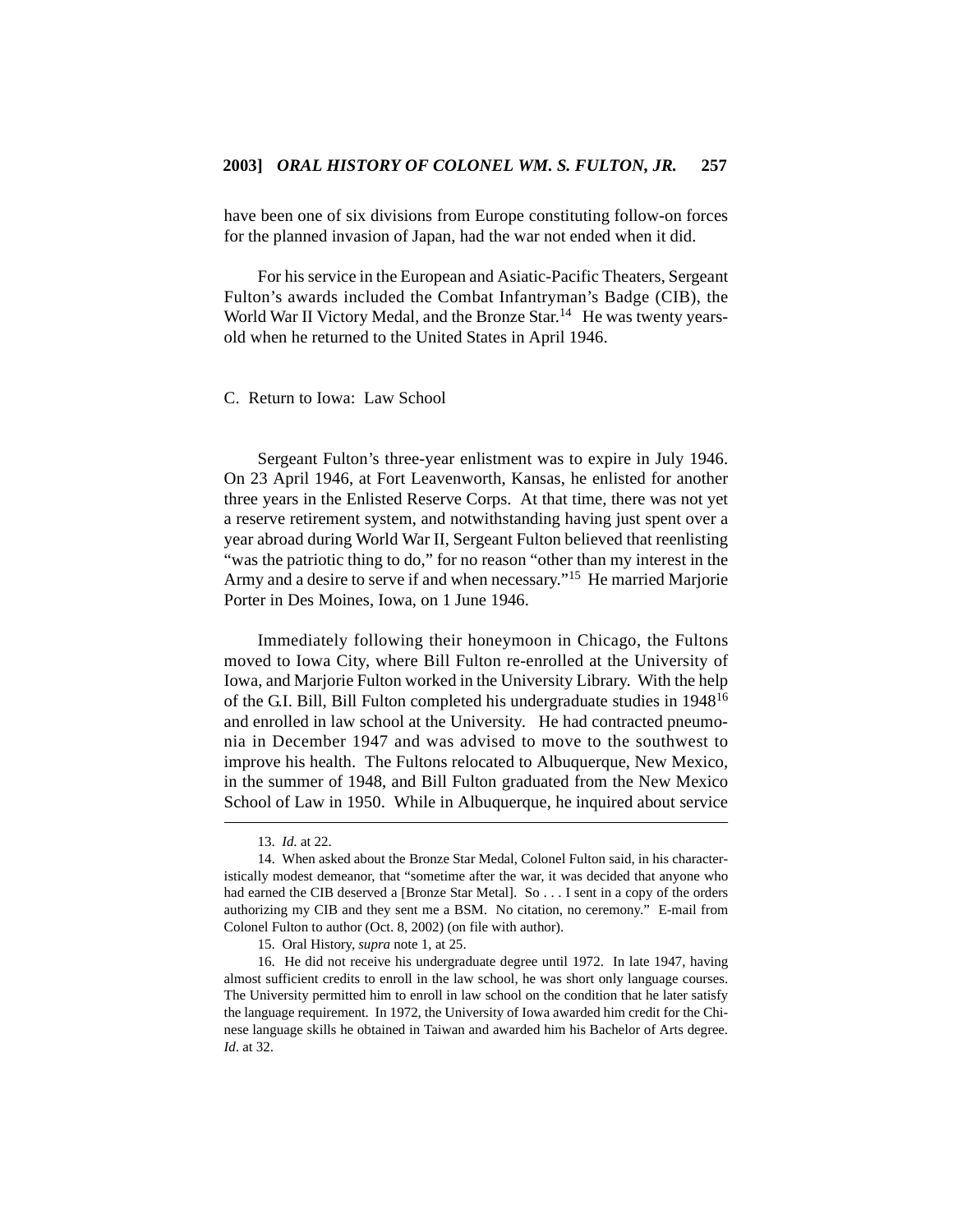as a Navy law specialist with the local Naval Reserve unit, but was turned down due to his poor eyesight.

On 25 June 1950, North Korea invaded South Korea. Not surprisingly, Bill Fulton had reenlisted in the Reserve a year earlier for another term of three years. Uncertain how to tell his young wife that he wanted to go to Korea—"after she had helped put me through college and law school . . . and we were on the verge of a new life"—as it turned out, he didn't have to: "President Truman told both of us. I was recalled to active duty."17 Ironically, "we inactive reservists were being recalled first because we were taking advantage of a lower selective service category by being in the reserves, but were not participating in the program. Draft dodgers, in other words!"18

Without hesitation, the Fultons returned to Des Moines, where Marjorie Fulton obtained employment at a life insurance company, and Sergeant Fulton received orders to Fort Hood, Texas.

#### D. Korea: Battlefield Commission

Sergeant Fulton was disappointed when he arrived at Fort Hood for eleven days of "refresher training" before being shipped to Korea. Expecting "a reunion of World War II veterans," he found himself instead amidst "late-in-the-war draftees who had seen no combat."<sup>19</sup>

Arriving in Japan on a troop ship in December 1950, Sergeant Fulton began his second combat tour as an individual replacement rather than as a member of a cohesive unit as he had been during his service in World War II with the 86th Infantry Division.<sup>20</sup> The newly admitted member of the New Mexico bar was assigned to Company M, 19th Infantry Regiment, a heavy weapons company in support of the regiment's 3d Battalion. His company had been recently reorganized after the 34th Infantry Regiment "had been decimated early in the war and had been deactivated so that its two battalions could become the previously nonexistent third battalions of the 19th and 21st, respectively.<sup>"21</sup> As it turned out, Company M needed a

<sup>17.</sup> *Id*. at 36.

<sup>18.</sup> *Id*. at 36-37. President Truman did not actually use the term "draft dodgers," but that was the perception. Colonel Fulton's selective service category was low not due to his inactive reserve status, but because of his World War II service. Fulton Interviews, *supra* note 1.

<sup>19.</sup> Oral History, *supra* note 1, at 37.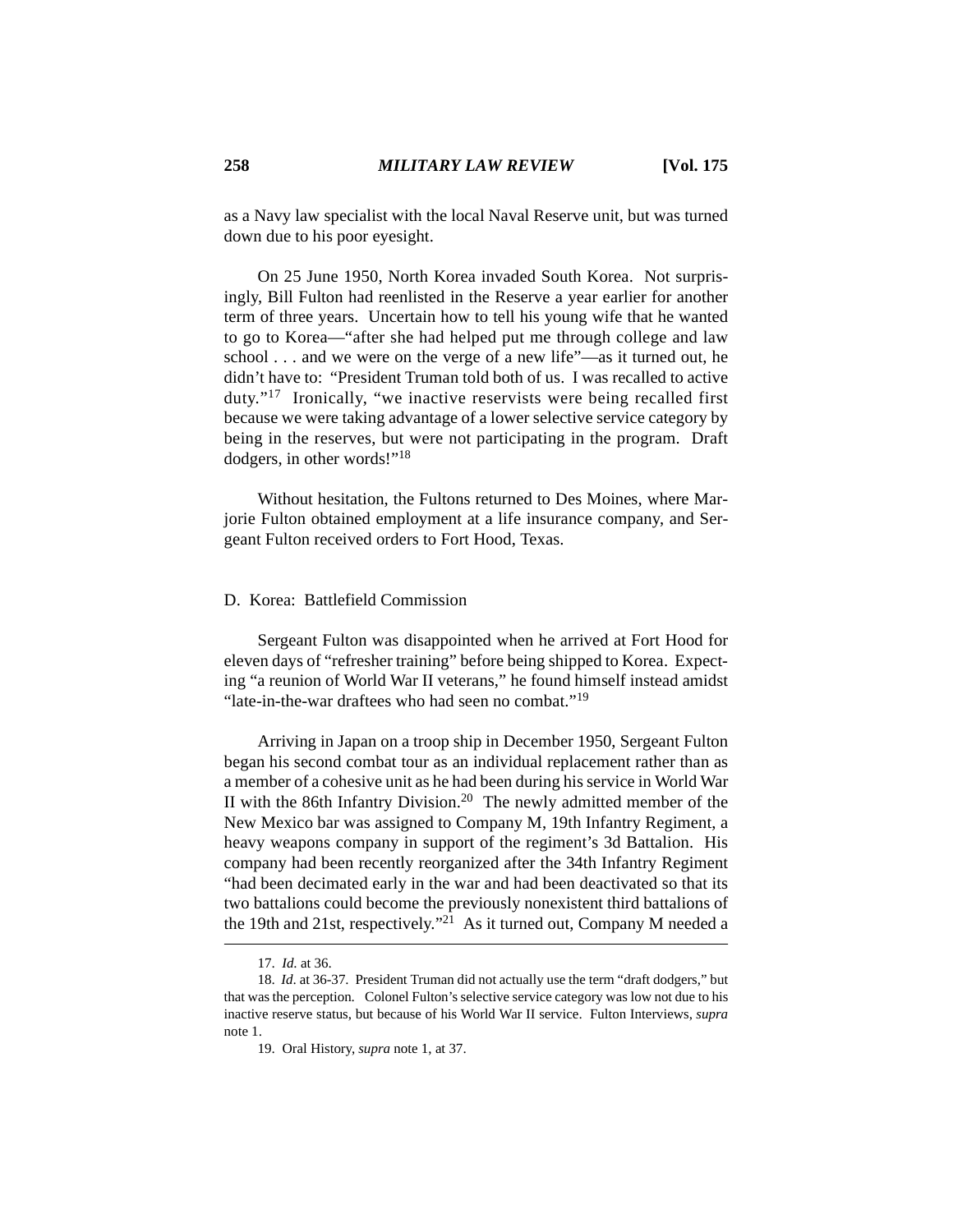communications chief of the mortar platoon, and its leaders were quite "pleased to learn that I had been the communications sergeant of my rifle company in World War II."22 Sergeant Fulton thereby began his tour in Korea as the mortar platoon's communications chief. During this tour, two events occurred that stayed with him forever, the first touching his sense of honor, and the second moving him toward a new future.

On 4 February 1951, the battalion's rifle companies came under a fierce Chinese counterattack in the battle of Sesim-ri. After a full day of fighting, contact was broken, and Sergeant Fulton's mortar platoon was led to the rear.<sup>23</sup> For Sergeant Fulton, this day—when he felt his unit was "running away"—was devastating.

The defeat of American arms, even to that small extent, is I think the most devastating [long pause], worst thing that could ever happen to a man [long pause]. I just felt too ashamed, so heartbroken to be beaten like that, even for a day [very tearful], and I can't talk about it even now, this many years later, without tears.24

Six months later, after his promotion to Sergeant First Class, Sergeant Fulton's company commander asked him if he would accept a commis-

I came away from this movement with the feeling that going overseas as an individual replacement is absolutely the pits; the most miserable, morale-busting experience a soldier can go through. Of course, my previous experience had been crossing the Atlantic and the Pacific as a member of a unit, so that was my model. This was just terrible.

#### *Id*. at 40.

22. *Id*.

23. Colonel Fulton later learned, after reading a book by Edward F. Murray entitled *Korean War Heroes* (pages 142-43), that

SFC Stanley Adams of Company A earned the Congressional Medal of Honor that day . . . . I'm not clear on whether our 3d Battalion rifle companies were engaged or in reserve. In any event, partly because of Adams, the Chinese broke off the fight. (Of course, I didn't know this, but apparently neither did our platoon leader, who was leading us to the rear almost "on the double").

Fulton Interviews, *supra* note 1.

24. Oral History, *supra* note 1, at 43.

<sup>20.</sup> Colonel Fulton later reflected,

<sup>21.</sup> *Id*. at 41.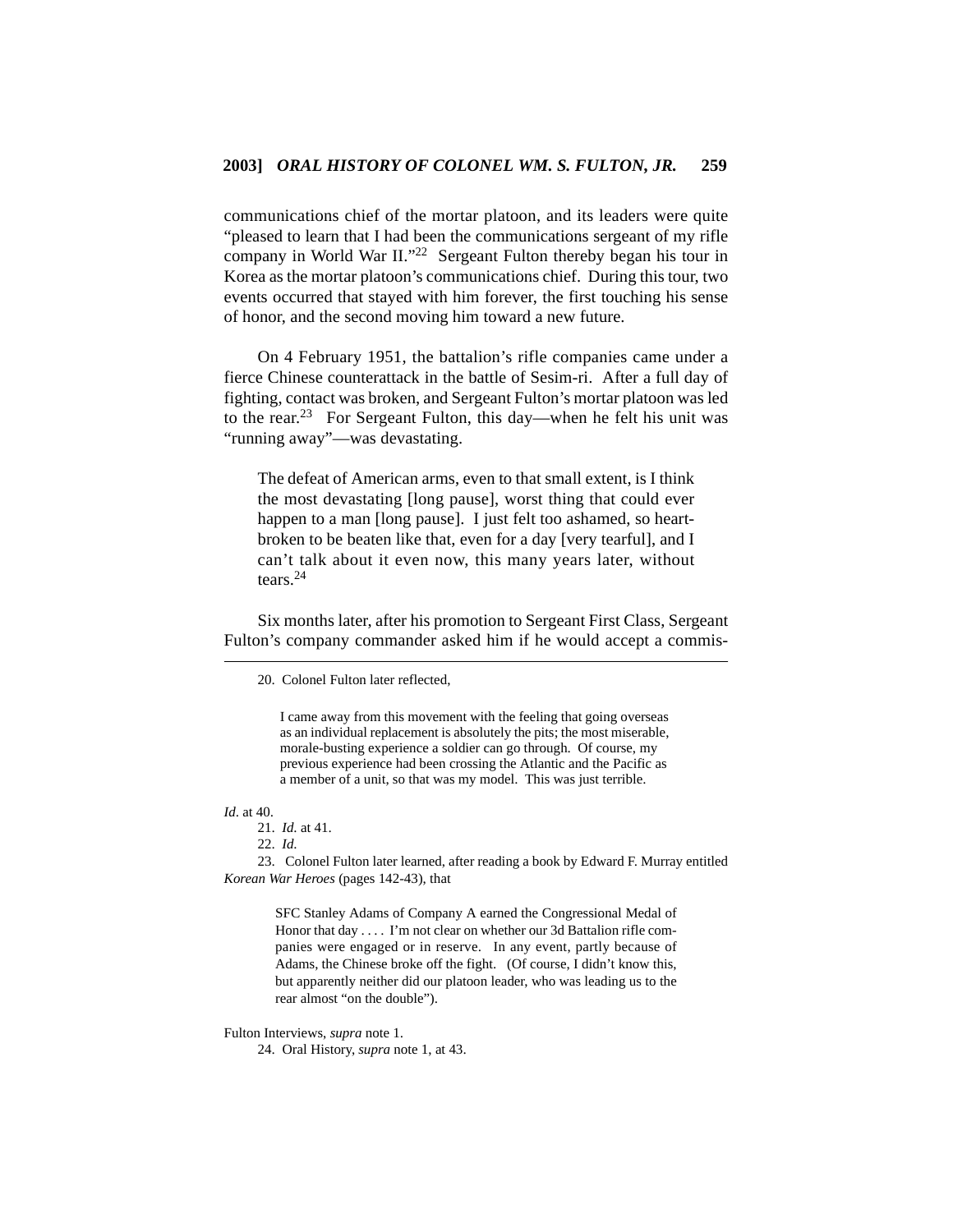sion. The veteran communications sergeant had scoffed when another of the company officers had suggested that he look into a legal officer's position at division: "I didn't think I could ever be at home in division headquarters; I belonged with troops."25 Eventually, due largely to the leadership and inspiration of his commander, Captain Bill Patch, <sup>26</sup> Sergeant Fulton did accept a commission, and in Inchon, Korea, on 27 August 1951, he was commissioned a Second Lieutenant of Infantry in the Officers' Reserve Corps. Ordered immediately to active duty, Lieutenant Fulton departed division headquarters and reported back to Captain Patch as the platoon leader of the recoilless rifle platoon.

It was also about this time that the Army commenced its efforts at racial integration. When Sergeant Fulton arrived in Korea in December 1950, there were all-black regiments assigned to the theater, such as the 24th Infantry Regiment of the 25th Infantry Division, as there had been in World War II. While in the Philippines in 1946, Sergeant Fulton had been shocked to learn that his high school classmate and friend, Lonnie Howard, belonged to a unit consisting entirely of black soldiers; he was largely unaware of segregation in the Army until he arrived in Europe. By the spring of 1951, black soldiers were arriving as replacements in Sergeant Fulton's unit, the 19th Infantry Regiment; in fact, Captain Bill Patch's replacement, First Lieutenant Samuel E. Kelley, was a black officer from Seattle, Washington. Sergeant Fulton noted then, as well as years later, that "the Army finally (albeit belatedly) demonstrated there is no proper course other than integration."27

Lieutenant Fulton departed Korea in January 1952, having been promoted to first lieutenant in December 1951. Years later, Colonel Fulton described himself during this time as not "a bold, aggressive leader, nor was I just trying to survive. I was simply trying to excel in whatever I did, and with whatever I could learn, to accomplish my mission with optimum security of the troops committed to my care."<sup>28</sup> His awards included a sec-

<sup>25.</sup> *Id.* at 48.

<sup>26.</sup> Bill Patch was the nephew of Lieutenant General Alexander Patch, Commander of the Seventh Army in Europe during World War II. Bill Patch later became a general officer and eventually commanded Fort Dix, where then-Colonel Wayne Hansen was his Staff Judge Advocate. *Id*. at 47.

<sup>27.</sup> *Id*. at 57.

<sup>28.</sup> *Id*. at 59.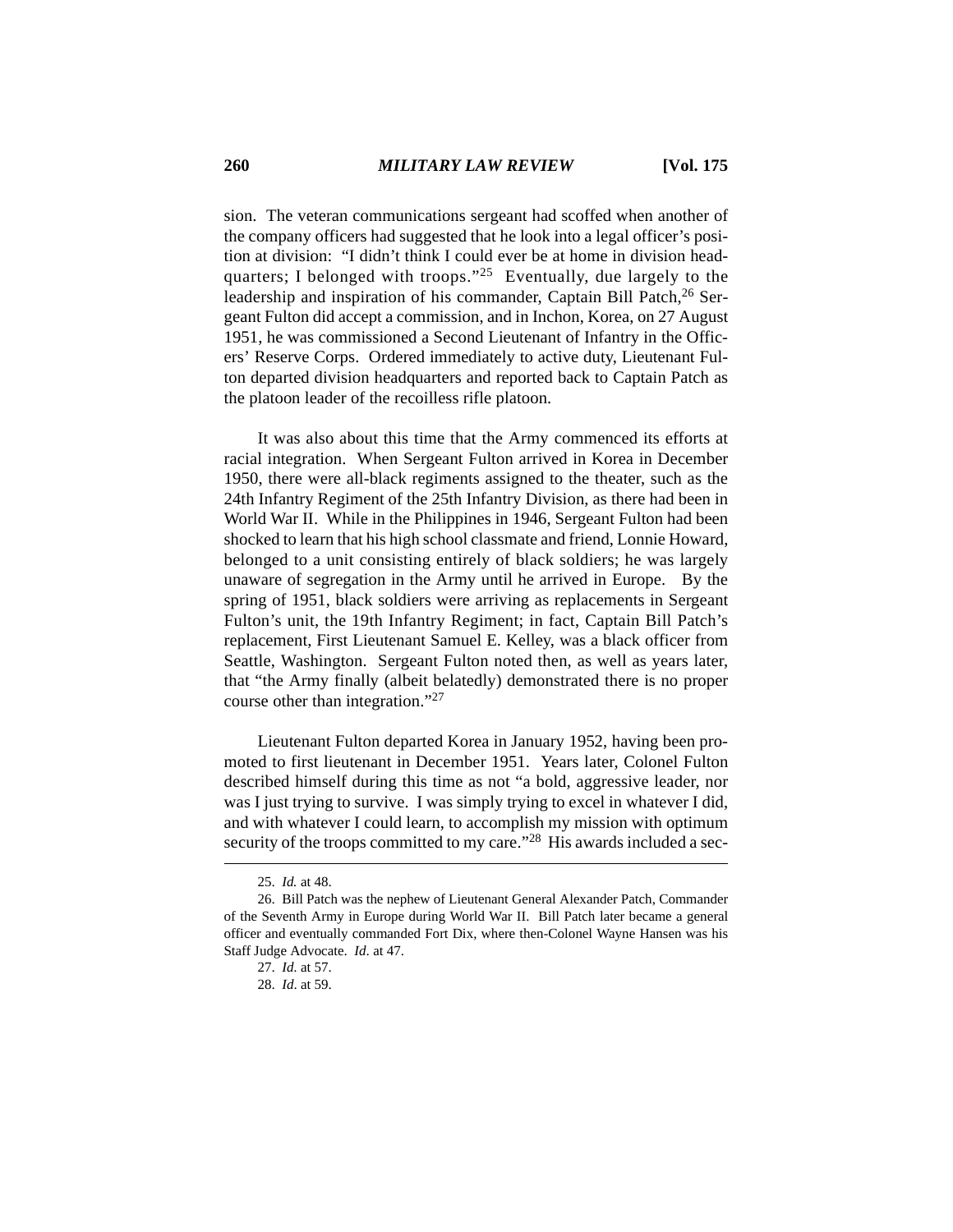ond CIB, a second Bronze Star Medal, and five battle stars, one for each of the five Korean War campaigns in which he participated.<sup>29</sup>

After departing Korea, Lieutenant Fulton reported to the Associate Infantry Company Officer Course at Fort Benning, Georgia, where he had attended basic combat training as an enlisted soldier eleven years earlier. Attending the course with mostly lieutenants who "had only recently been commissioned through ROTC and were now entering active duty for the first time,"30 Lieutenant Fulton distinguished himself as the honor graduate of his class.

The circumstances surrounding Bill Fulton's entry into the Army were an early sign of his devotion to duty: unable to wait to enlist until he was eighteen, the young high school graduate found a program—the ASTRP—that allowed him to enlist at age seventeen. Even after his safe return from World War II, Bill Fulton was unable to sit back while others stepped forward; he re-enlisted before law school and eventually served in combat again during the Korean War. Whereas many, if not most, law school graduates with new families might find two combat tours a sufficient response to duty's call, for Bill Fulton it was only the beginning of his service to the nation. Headed to the 10th Infantry Division at Fort Riley, Kansas,  $31$  he was eager to accept a command  $32$  and to continue his military service as a commissioned officer of infantry.

III. 1952—1983: Dedication to the Law: A Patriot's Honor

When we arrived [at Fort Riley, Kansas,] in July 1952, I reported to [the Chief of Staff]. In talking about my assignment, he said he had noticed I was a lawyer. He said they needed another lawyer in the Division Staff Judge Advocate Office. I said that I

<sup>29.</sup> Colonel Fulton eared five battle stars during the Korean War: CCF Intervention (3 Nov. 1950 - 24 Jan. 1951), First UN Counteroffensive (25 Jan. - 21 Apr. 1951), CCF Spring Offensive (22 Apr. - 8 July 1951), UN Summer-Fall Offensive (9 July - 27 Nov. 1951), and Second Korean Winter (28 Nov. 1951 - 30 Apr. 1952). Fulton Interviews, *supra* note 1.

<sup>30.</sup> Oral History, *supra* note 1, at 60.

<sup>31.</sup> At that time, the 10th Infantry Division's primary mission was basic combat training, sending its graduates to Korea as individual replacements. *Id*. at 61.

<sup>32.</sup> During his first two weeks at Fort Benning, Lieutenant Fulton served as acting commander of a company whose commander was on leave, an experience that enhanced his desire to command at his next assignment. *Id*.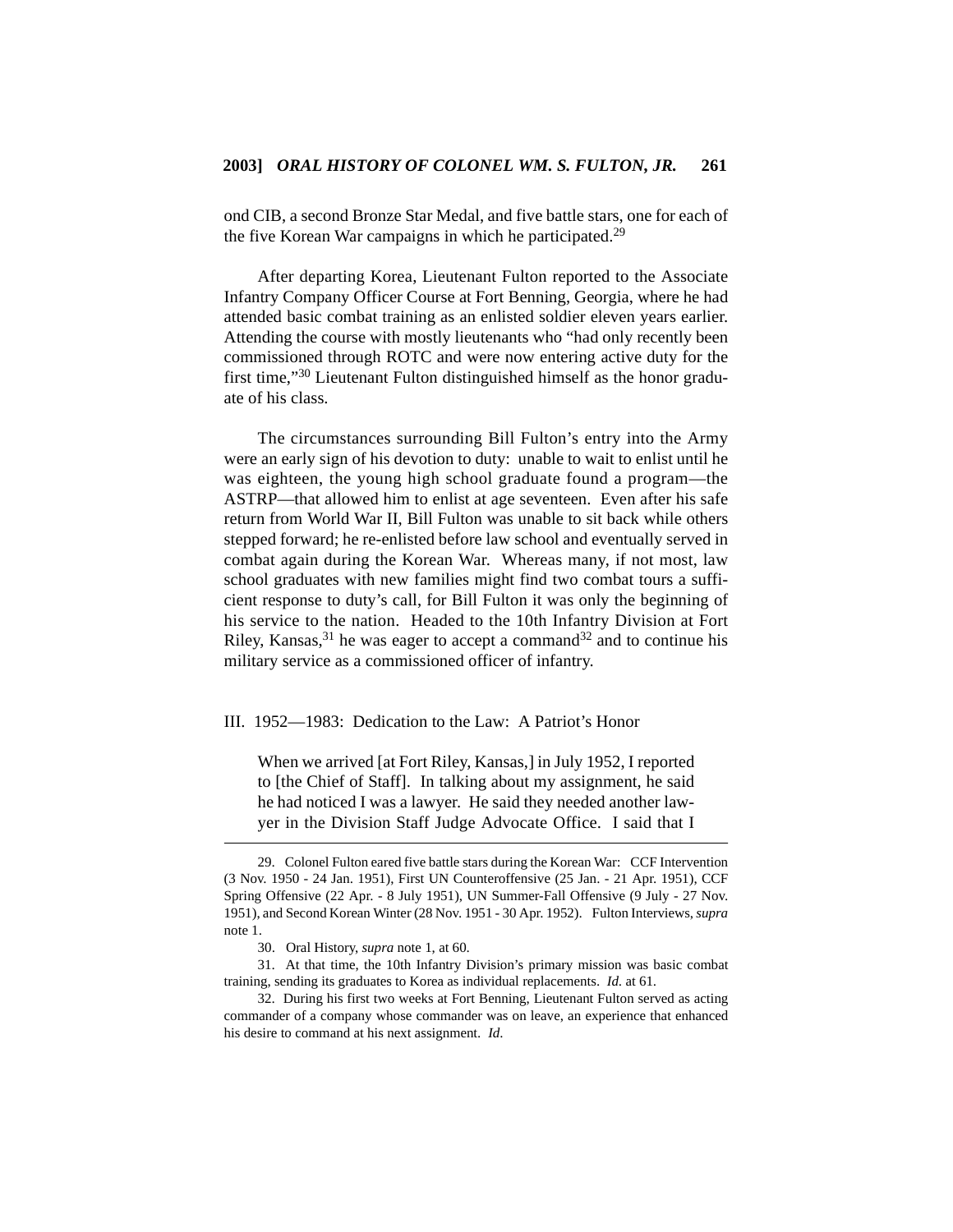really wanted troop duty. I hoped to command a company. . . . [He] wanted to know if I would at least go talk to the SJA. I sensed that the correct answer was "Yes, sir." So I did.<sup>33</sup>

#### A. An Unexpected Branch Transfer

Lieutenant Fulton's hopes for a command quickly gave way to the needs of the Division; within weeks of his arrival as an infantry lieutenant at Fort Riley, he was assigned to the Office of the Staff Judge Advocate as the claims officer. Just months later, having been certified by The Judge Advocate General,  $34$  the young infantry officer became a trial counsel. then later a defense counsel.

Moved by the sense of camaraderie, competence, and dedication shared by the five officers in the Office of the Staff Judge Advocate, and impressed with the leadership provided by one of his Staff Judge Advocates (SJA), Colonel Harry J. Engel, Lieutenant Fulton—now having served almost ten years in the Army—debated whether to make the Army a career. Having been recalled to active duty for the Korean War as an enlisted soldier after finishing law school and being admitted to the bar, Lieutenant Fulton had not contemplated a military career, let alone a military legal career; indeed, "[my] only experience was to have had the Articles of War read to me a number of times and, once, in Korea, articles of the new Uniform Code of Military Justice while sitting under some trees in the shadow of a Quad-40-millimeter anti-aircraft half-track."35 Due largely to the positive influence of Colonel Engel, Lieutenant Fulton applied for a Regular Army (RA) commission in The Judge Advocate General's Corps in January 1953.

Shortly after submitting his application, Lieutenant Fulton was transferred to the Pentagon, where he would undergo a "90-day observation

<sup>33.</sup> *Id*.

<sup>34.</sup> Under the Uniform Code of Military Justice (UCMJ), which was enacted in 1950, judge advocates must be certified by The Judge Advocate General as competent to perform the duties of trial and defense counsel. UCMJ art. 27(b)(2) (2002). Ordinarily, certification occurs during the Judge Advocate Basic Course; however, Colonel Fulton never attended the basic course and did not become a member of the JAG Corps until May 1954. Accordingly, he was required to individually request certification through his Staff Judge Advocate, which he did upon his assignment to the Office of the Staff Judge Advocate at Fort Riley. Oral History, *supra* note 1, at 64, 71.

<sup>35.</sup> Oral History, *supra* note 1, at 61.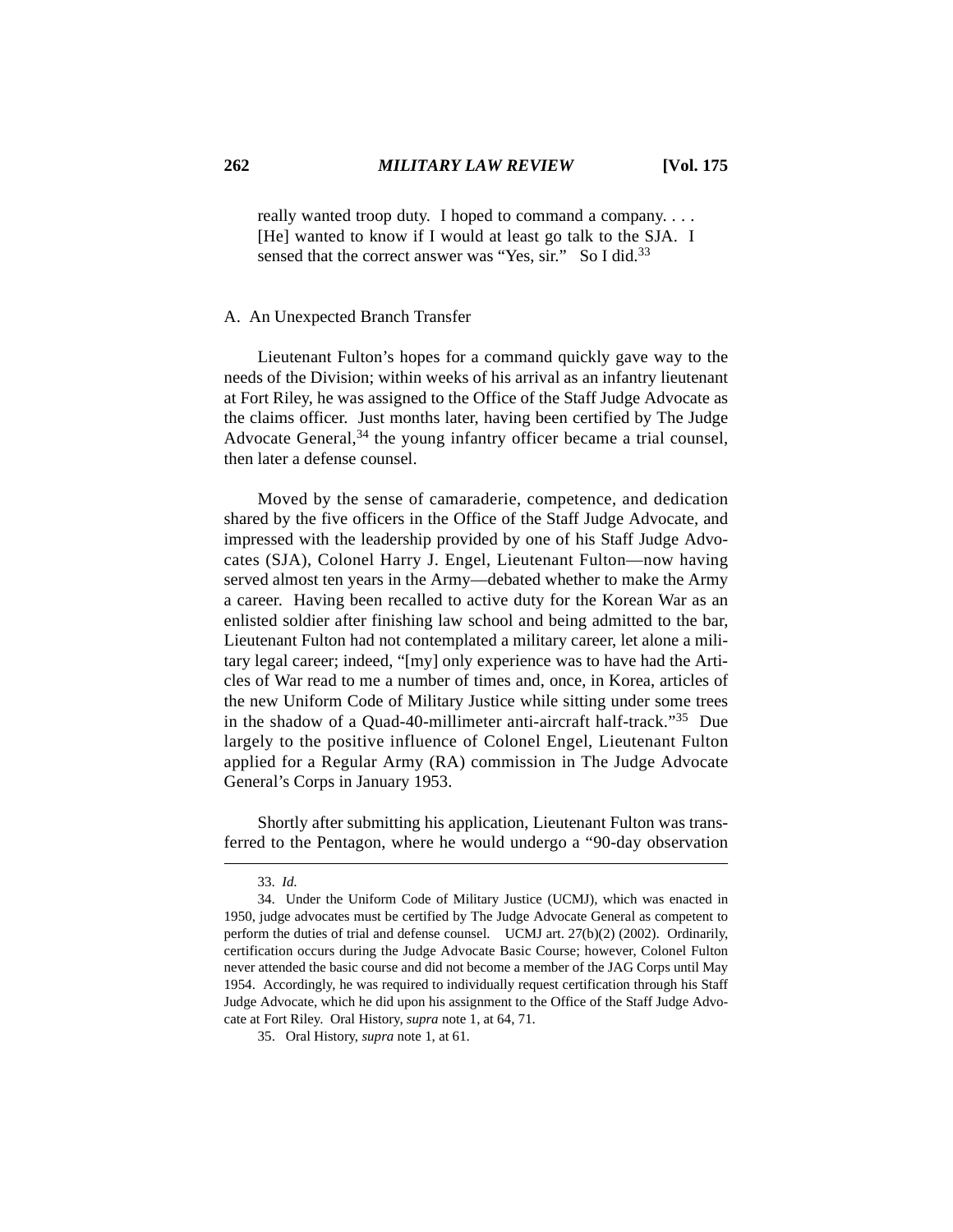tour, presumably to be followed, if successful, by a permanent assignment there or somewhere."<sup>36</sup> He reported to the Pentagon having never attended the Judge Advocate Basic Course, instead "learning on the job the kinds of things I supposed were taught at the JAG School."37 Assigned to the Personnel Law Branch of the Military Affairs Division, the predecessor to the Administrative Law Division of the Office of The Judge Advocate General (OTJAG), Lieutenant Fulton arrived in Washington, D.C. in March 1953, with his wife and their daughter, Sheri Marie Fulton, who had been born at Fort Riley in September 1952.

#### B. The Pentagon

His ninety-day observation tour turned into a three-year tour at the Pentagon, where Lieutenant Fulton saw significant legislative changes that molded the Army into what it is today. The Career Compensation Act of 1949 was still new, and the Military Affairs Division was busy rendering opinions that soon became precedent, concerning special pay, incentive pay, hazardous duty pay, and what later became the new joint travel regulations. The Armed Forces Reserve Act of 1952 had been recently enacted, making reserve commissions permanent rather than for a term of five years. As Lieutenant Fulton's RA commission application had not yet been accepted, the change permitted him to accept a permanent reserve commission while his RA application was pending. The Act also provided for a new reserve organizational structure, "the legal foundation of the Reserve Components, both the U.S. Army Reserve, and the National Guard of the United States."38

At the same time, Titles 10 and 32 of the United States Code were being redrafted "for the purpose of enactment into positive law, so that the U.S. Code, rather than statutes scattered throughout the multi-volume Statutes at Large, would be the official version."39 This was a monumental task, and the Military Affairs Division was intimately involved in the process, checking "each of the source statutes, both those being restated and those they proposed to repeal as obsolete or for other reasons, and all of our office opinions and other sources that had interpreted them."40 It was while at the Pentagon, in September 1954, that Lieutenant Fulton was pro-

<sup>36.</sup> *Id*. at 64.

<sup>37.</sup> *Id*.

<sup>38.</sup> *Id*. at 66.

<sup>39.</sup> *Id*.

<sup>40.</sup> *Id*.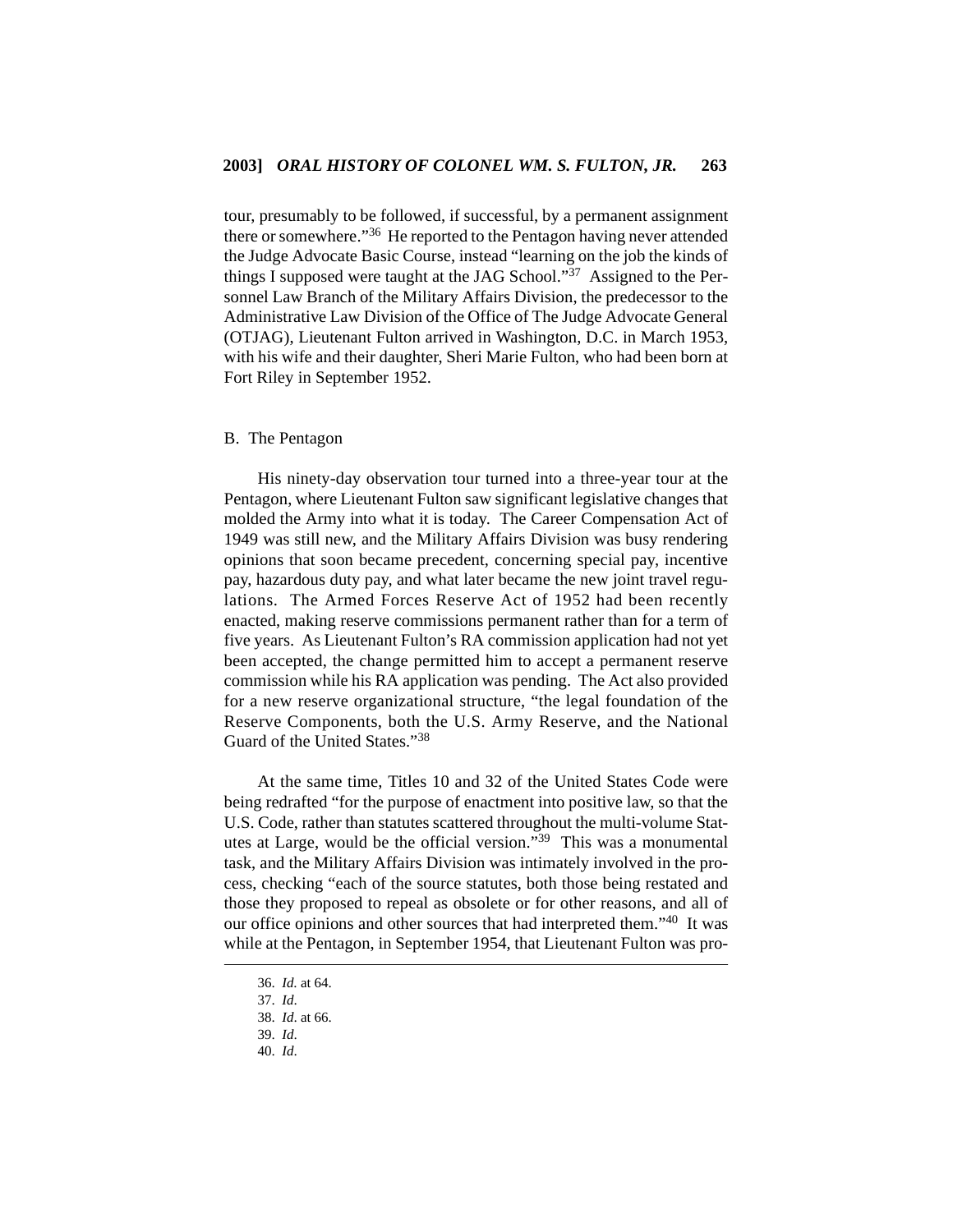moted to captain.<sup>41</sup> His second child, William Sherwin Fulton III,<sup>42</sup> was born at Fort Belvoir, Virginia, six months earlier.

# C. The Judge Advocate General's School

Hoping for an assignment to Germany, the Fultons learned in the summer of 1956 that The Judge Advocate General's School in Charlottesville, Virginia, needed Captain Fulton to fill a position in the Military Affairs Division (what is now the Department of Administrative and Civil Law) of the Academic Department. Shortly after the birth of their third child, Michelle Lynne Fulton, in November 1956, the Fultons moved to Charlottesville for Captain Fulton's first of two assignments to the JAG School.

As an instructor in the Military Affairs Division, Captain Fulton taught the 5th through the 9th Advanced Classes, and the 25th through the 34th Basic Classes. Having attended neither, he found that he had to work "doubly hard."43 The School had recently moved from Fort Myer, Virginia, to the main grounds of the University of Virginia.44 There, Captain Fulton enjoyed the leadership of two commandants, Colonel Nathaniel Rieger and Colonel Gordon O'Brien, as well as that of the Director of the

43. Oral History, *supra* note 1, at 74.

44. The School was first established in temporary quarters at the National University Law School in Washington, D.C., in February 1942. Later that year, it moved to the University of Michigan at Ann Arbor, Michigan, where it remained until 1946, when the School was closed during the general demobilization following World War II. It reopened in 1950 at Fort Myer, Virginia, then moved to the main grounds of the University of Virginia in 1951. It moved to its current location on the North Grounds of the University in 1975. Major Percival D. Park, *The Army Judge Advocate General's Corps, 1975-1982*, 96 MIL. L. REV. 5, 54 (1982*)*; *see also* The Judge Advocate General's School, *History of the Judge Advocate General's Corps*, *at* http://www.jagcnet.army.mil/JAGCNETInternet/ Homepages/AC/TJAGSAWeb.nsf/bf25ab0f4 (last visited Mar. 13, 2003).

<sup>41.</sup> He had accepted his RA commission in the JAG Corps in May 1954. *Id*. at 71.

<sup>42.</sup> W. Sherwin Fulton III enlisted in the Regular Army in 1972 as an armor crewman. He eventually transferred to the JAG Corps as a legal specialist. He was discharged after twenty-two years in 1994, having served throughout the United States, Germany, Korea, and in Desert Storm. He last served in the Virginia Army National Guard for one year in the JAG Office of the National Guard Bureau (Pentagon), retiring as an E-7. He is presently the civilian paralegal for the Army Review Boards Agency in Arlington, Virginia. *Id*. at 30; Fulton Interviews, *supra* note 1.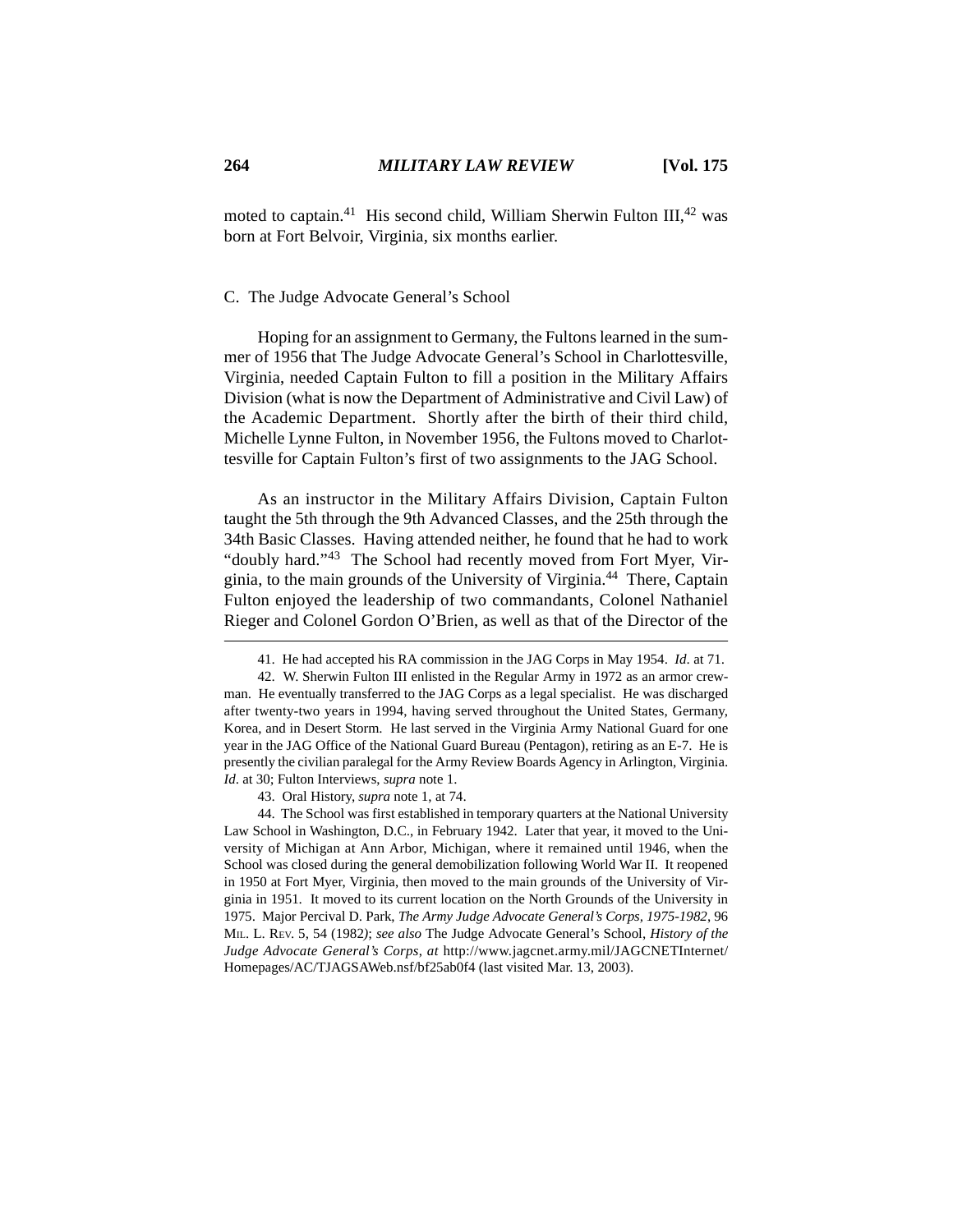Academic Department, Colonel Waldemar Solf, for whom the School's International Law Chair is named.45

While an instructor, because "[i]t was just something that needed to be done for the sake of uniformity,"<sup>46</sup> Captain Fulton prepared the first *Military Citation* manual in 1959, now in its seventh edition, for use in the thesis program. It was also during this time that the JAG School began conducting training for judge advocate reservists, as well as on-site training for the newly formed Judge Advocate General's Service Organizations (JAGSO), the predecessors to the Legal Service Organizations (LSO).  $47$ Captain Fulton was actively involved in the new training programs for Reserve and National Guard judge advocates and would later reflect that "one of the real satisfactions of my Regular Army career has been my contact with and service to our Reserve Components."48

In June 1961, Captain Fulton was promoted, below the zone, to major, and was selected to attend the resident Command and General Staff College (CGSC) at Fort Leavenworth, Kansas. Although he found himself "ill-prepared for the C&GSC course,"49 he graduated the following summer and learned that his next assignment was to the Military Assistance Advisory Group (MAAG), Taiwan, Republic of China.

# C. Taiwan

The Fultons "arrived in Taipei in the midst of a typhoon and cholera epidemic."50 Having attended a pre-assignment course at the Department of Defense Military Assistance Institute in Washington, D.C., before their

<sup>45.</sup> A brief military biography of Colonel Solf appears in Park, *supra* note 44, at 60.

<sup>46.</sup> Oral History, *supra* note 1, at 76.

<sup>47.</sup> For a discussion of the creation, organization, and training of JAGSOs and their transition into the present day LSOs, see Park, *supra* note 44, at 44-49, and Thomas J. Feeney & Captain Margaret L. Murphy, *The Army Judge Advocate General's Corps, 1982- 1987*, 122 MIL. L. REV. 1, 53-56 (1988).

<sup>48.</sup> Oral History, *supra* note 1, at 79.

<sup>49.</sup> *Id*. at 82. After taking his "inventory examination," the academic director at CGSC informed Major Fulton that he had "scored in the bottom fifth of this class[,] . . . and we are concerned that you might not graduate." *Id*. at 82. In response, Major Fulton "went to work, studied hard, and graduated in the upper fifth (albeit at the bottom of it!)" *Id*. at 82-83.

<sup>50.</sup> *Id*. at 85.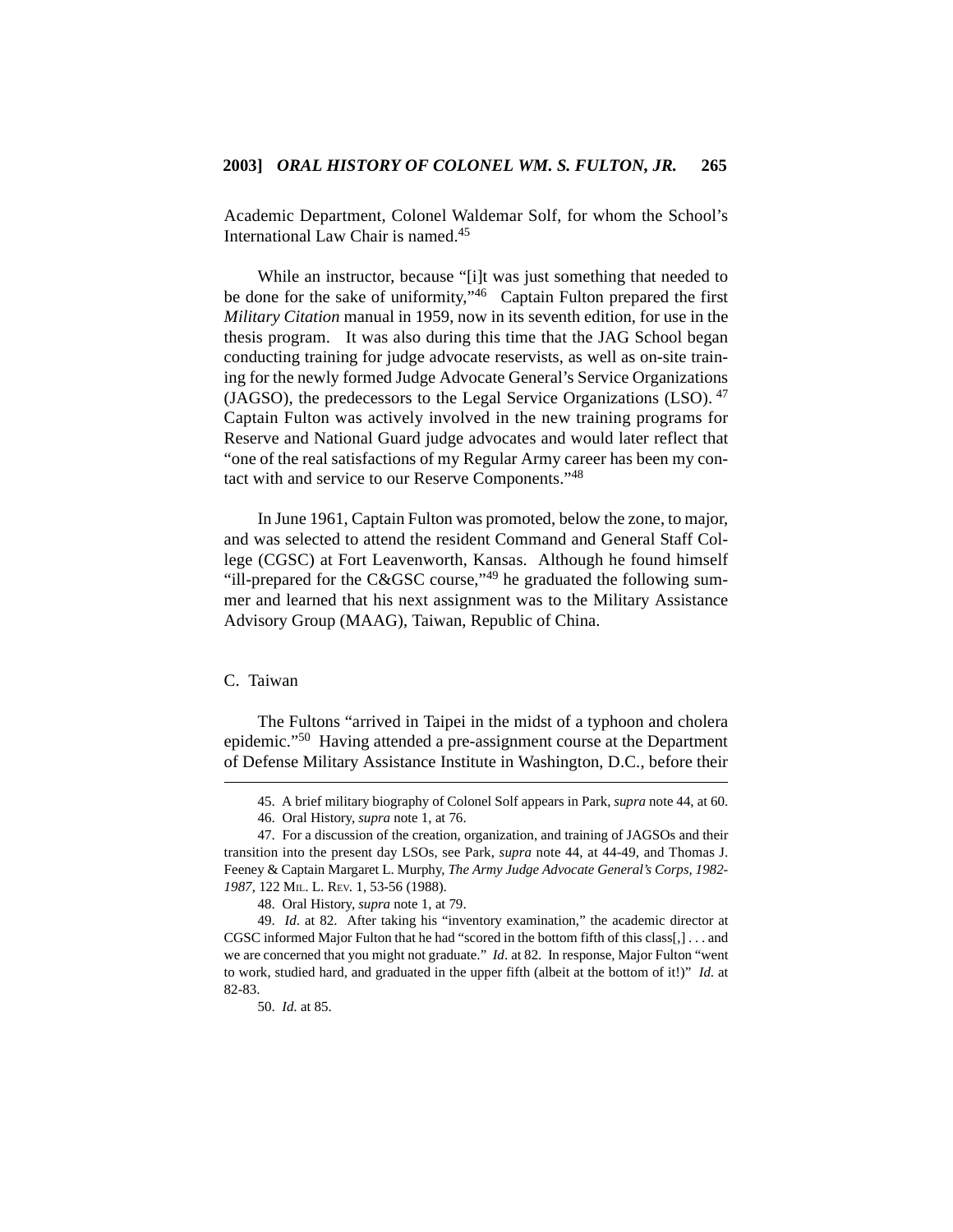arrival, Major Fulton faced his first Chinese diplomacy challenge within days of arriving in Taiwan:

In Honolulu we had purchased Mu-Mus for Marjorie and the girls, and colorful shirts for Sherwin and me. One day, late in our stay in the hotel, our youngest daughter's Mu-Mu disappeared. The only person who could have possibly taken it was one of the maids. However, instead of accusing the maid directly or through her employer, I simply let it be known to the management that the Mu-Mu was missing, and that the little girl was very unhappy. Soon, it showed up, back in the suitcase from which it had been removed.<sup>51</sup>

During his two-year tour in Taiwan, Major Fulton performed a wide range of duties, from providing legal services to the commander and personnel of the MAAG, to determining how military assistance funds might best be used, and later in his tour, providing legal advice to the American Embassy in connection with on-going negotiations for a status-of-forces agreement that would cover U.S. forces on Taiwan. Because the MAAG personnel enjoyed diplomatic immunity, the judge advocates in Taiwan were also involved in mediating disputes between local nationals and members of the MAAG, "ranging from landlord-tenant problems to paternity matters."52 Major Fulton viewed these, as well as his assorted foreign claims and legal assistance responsibilities, as opportunities to "help our image with the Chinese" and to "foster local understanding of our legal system."<sup>53</sup>

## D. Back to the Pentagon

The Fultons departed Taiwan in August 1964, headed back to Washington, D.C., where Major Fulton was to be Chief of Career Management (the predecessor to the Personnel, Plans, and Training Office (PP&TO)). Due to unexpected personnel changes, he became instead the Assistant Executive for Reserve Affairs, responsible for "such Reserve personnel matters as processing applications for appointment without concurrent active duty, branch transfers, and grants of constructive military education credit for promotion purposes."54 Given his prior experience with the

<sup>51.</sup> *Id*.

<sup>52.</sup> *Id*. at 92.

<sup>53.</sup> *Id*. at 93.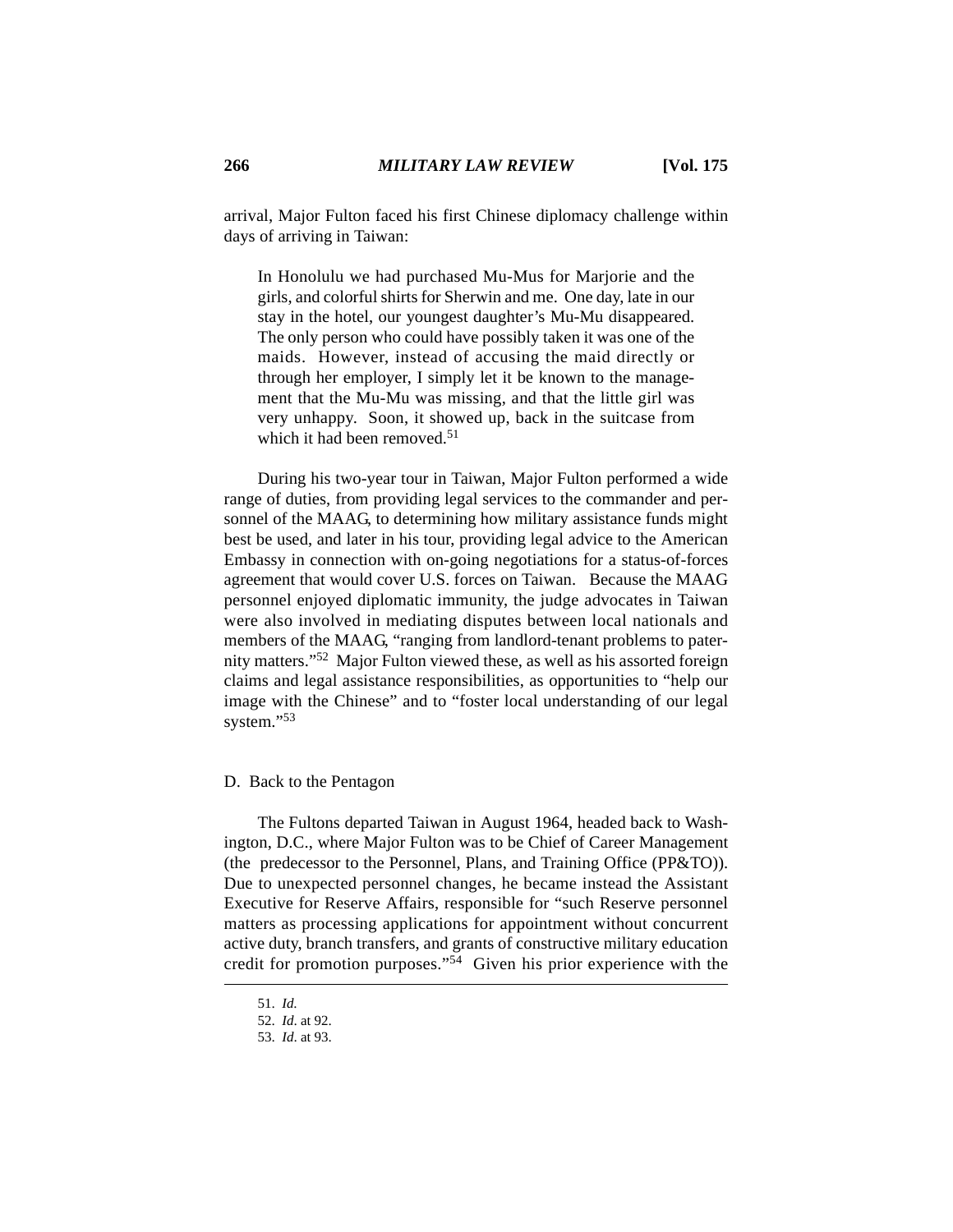Reserve Component in his first Pentagon and JAG School tours, he welcomed the opportunity to work with reserve judge advocates again. His new duties brought him into regular contact with the Army Staff, where he served as a liaison with the Chief of Reserve Components (CORC), "a then new (and no longer existing) position with oversight over the Chief, Army Reserve (CAR), and Chief, National Guard Bureau."55

Major Fulton's duties afforded him unique opportunities to assist in the future role of reserve judge advocates, although reservists were faced with growing challenges during these years. At about this time, the newly established Chief of Reserve Components and the Deputy Chief of Staff for Personnel (DCSPER) made completion of CGSC a requirement for promotion to colonel in all branches, including judge advocates, when previously it had been required only for promotion to brigadier general, "and even that had been waived for [the] specialized branches."56 Shortly thereafter, Secretary of Defense McNamara "directed a screening of the Ready Reserve to remove Federal employees and others who would not be available in the event of mobilization."57 Major Fulton could only watch as the JAG Corps Reserve lost valuable members to these manning changes, and as at least two judge advocate reserve colonels, who had been selected to fill reserve general officer positions, lost that opportunity as a result of the changes in the CGSC completion requirements. He later observed, however, that "imposing the C&GSC requirement . . . put us in step with the rest of the Army. . . . The more you seek exceptions, the more you endanger closer rapport between lawyer and client."58

By the summer of 1967, "[t]hings were heating up in Vietnam, and my natural assumption was that I might be going there next."59 Having been promoted to lieutenant colonel in July 1965, his services were needed inhouse, and in August 1967, Lieutenant Colonel Fulton was appointed to a board convened by the Army Chief of Staff to determine "whether there was discrimination in the recruiting process or something about Reserve

<sup>54.</sup> *Id*. at 95.

<sup>55.</sup> *Id*.

<sup>56.</sup> *Id*. at 97.

<sup>57.</sup> *Id*. at 98.

<sup>58.</sup> *Id*.

<sup>59.</sup> *Id*.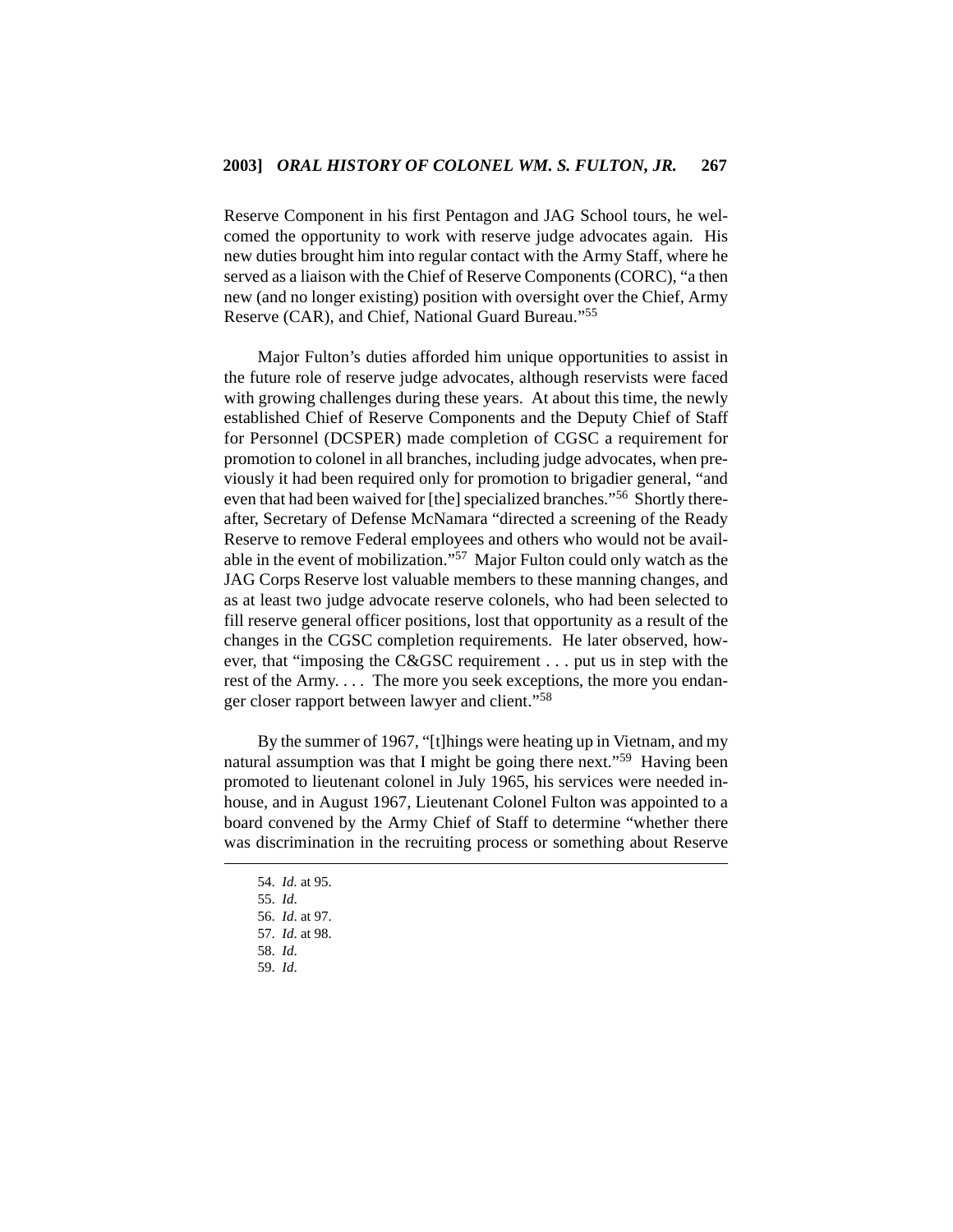service that made it unattractive to black soldiers, especially those leaving active duty."60

Known as the "Williams Board," as it was chaired by Brigadier General Robert M. Williams, then the Assistant Judge Advocate General for Military Law, the board was convened as a result of disproportionately few black soldiers in the Reserve Component at a time when racial tensions were increasing in the United States. Although Lieutenant Colonel Fulton was initially only "the administrative officer of the board," he "did such a good job of participating in the analytical and judgmental deliberations of the board" that he "was made a voting member for the second and final phase, and became a signatory to its report" in October 1967.<sup>61</sup> Entitled "Participation of Negroes in the Reserve Components of the Army," the report included "some 53 recommendations," and for Lieutenant Colonel Fulton, the task of compiling its data "was a full-time job. . . . I did not see my children for a month although I slept in the same house with them."62

## E. A Long-Awaited Assignment to Germany

Following a brief reassignment to the Military Affairs Division as its Personnel Law Branch Chief, Lieutenant Colonel Fulton learned in early 1968 that his next duty assignment would be at the U.S. Army Europe (USAREUR) headquarters in Heidelberg, Germany, as the Chief of Military Affairs/Legal Assistance Division.<sup>63</sup>

Returning to the field for the first time in over ten years, Lieutenant Colonel Fulton's assignment to Germany was one of the most challenging of his military career, but one in which he left his mark for years to come. Working closely with the newly created Armed Forces Disciplinary Control Board, Lieutenant Colonel Fulton actively pursued businesses he suspected were engaging in questionable business practices. He wrote opinions and memoranda on such matters as "the legal precautions to be taken in a [United States Dependent Schools, European Area] student work-study program;" and most notably, he conducted an "intense study of

<sup>60.</sup> *Id*. at 99.

<sup>61.</sup> *Id*.

<sup>62.</sup> *Id*.

<sup>63.</sup> Colonel Fulton had long anticipated a tour in Vietnam; in 1966, he attended his first and only course at the JAG School, entitled "Law in Vietnam." When he returned to the United States after his tour in Germany, he reminded his assignments officer that he was "ready, willing, and able to go to Vietnam." *Id.* at 98, 110.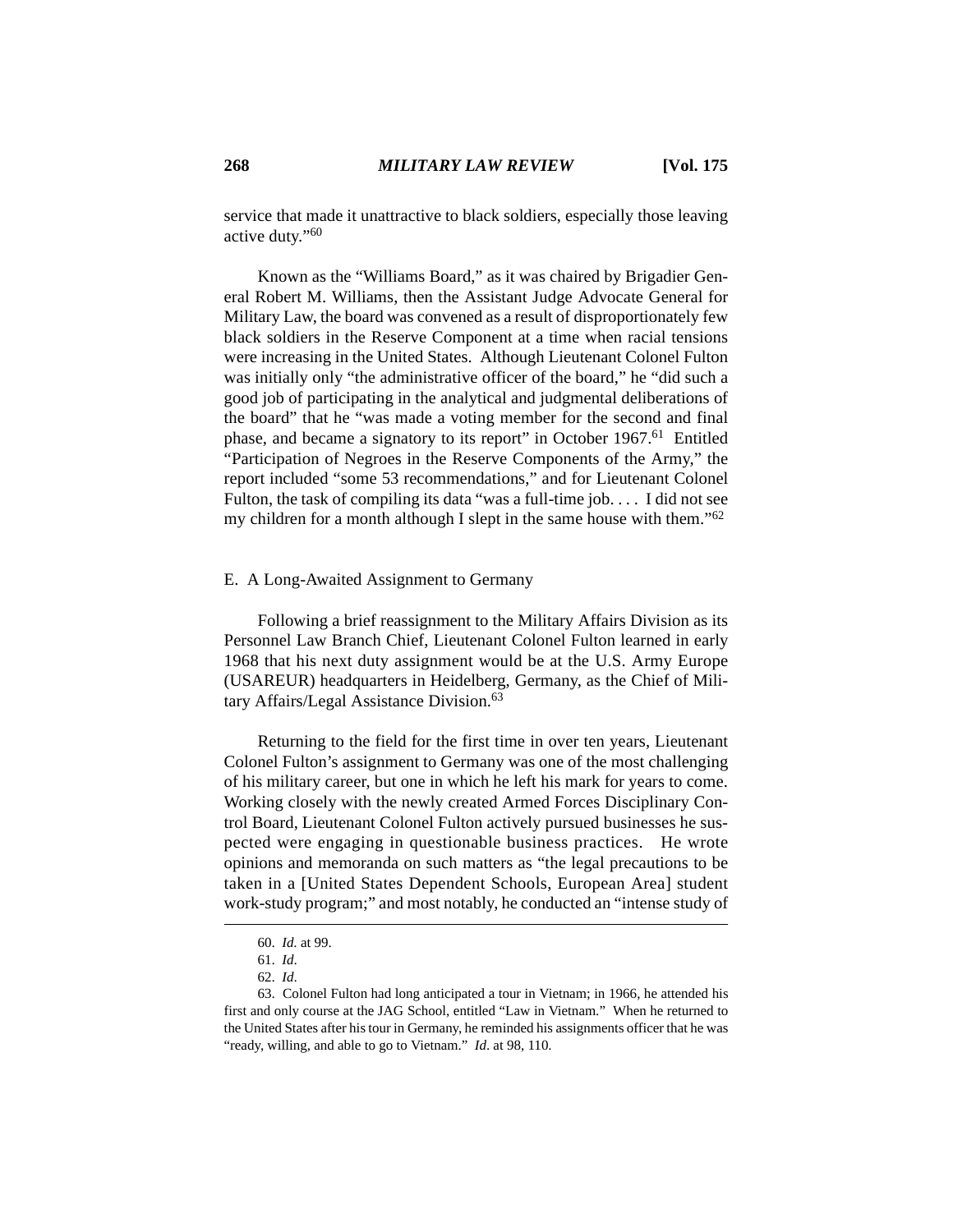servicemen's automobile insurance rates in Europe" and developed "comprehensive statistics on accident experiences, driving risks, and essential factors used as insurance rate premium criteria."64 As a result of his insurance study, "insurers realized that the Commander-in-Chief [was] interested in providing the individual serviceman the best possible automobile insurance protection at the lowest non-discriminatory rate."65

While Colonel Fulton would later credit the resulting changes in overseas insurance practices to his successor, Lieutenant Colonel Darrell Peck, it was Lieutenant Colonel Fulton's exhaustive study that laid the early groundwork for the overseas insurance policies that soldiers enjoy today. After Lieutenant Colonel Fulton had served just one year in Heidelberg, Colonel George S. Prugh, then the USAREUR Judge Advocate, observed that Fulton's "attribute for rendering experienced, learned, and tactful advice to other staff officers" and "imaginative, resourceful, and intensely personal devotion to duty"<sup>66</sup> resulted in significant quality-of-life improvements for soldiers assigned to Germany in the late 1960s.

In June 1969, having been selected for promotion to colonel from below the zone, Lieutenant Colonel Fulton became the Staff Judge Advocate for V Corps, in Frankfurt, Germany.67 In light of the recent enactment of the Military Justice Act of 1968, this was a difficult time to be an SJA. In addition to civil unrest and an increase in on-post violence, "[t]his was before the days of area jurisdiction in USAREUR . . . [, and] we were phasing in the Military Justice Act of 1968. Now, we were having judge advocates on both sides in all special courts-martial (and some commanders were beginning to wonder what the Army was coming to)."<sup>68</sup> Many commanders felt threatened by the changes to the military justice system and believed that lawyers were taking their strongest disciplinary tools away from them.69 Colonel Fulton, however, welcomed these challenges and relished the opportunity "to conduct a sort of individualized [Senior Officer Legal Orientation] course" for each of his "some 33 battalion commanders" with special court-martial convening authority.<sup>70</sup> He similarly enjoyed his unique relationship with Lieutenant General Claire E. Hutchin,

<sup>64.</sup> U.S. Dep't of Army, Form 638, Recommendation for Award (1 May 1960) Fulton, William S., Jr. (15 May 1969) (Colonel George S. Prugh's narrative description of achievements) (on file with Colonel Fulton).

<sup>65.</sup> *Id.*

<sup>66.</sup> *Id*.

<sup>67.</sup> His Commanding General, Lieutenant General Hutchin, promoted him to Colonel in December 1969. Oral History, *supra* note 1, at 106. V Corps Headquarters is now located in Heidelberg, Germany.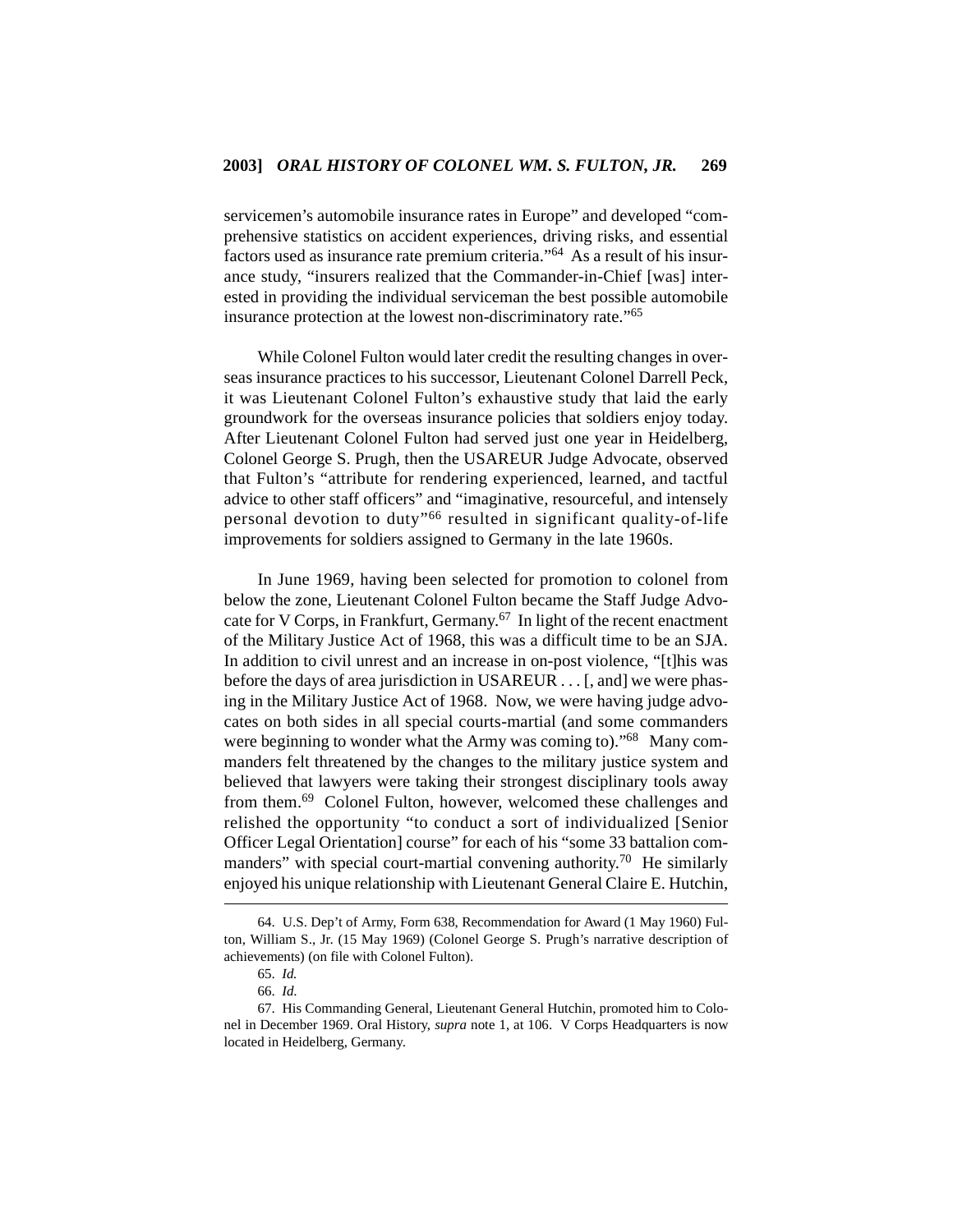the V Corps Commander, who often called Colonel Fulton to accompany him somewhere on short notice, not "necessarily [for] legal business at all, but [because] he wanted me along."<sup>71</sup>

### F. Army War College

Colonel Fulton's SJA tenure was cut short by his selection to attend the Army War College at Carlisle Barracks, Pennsylvania, "thereby ending what I had hoped would be at least two full years at V Corps."<sup>72</sup> With his assignment to the War College in the fall of 1970, Colonel Fulton found that many of the challenges he faced in the administration of military justice in V Corps were present all over the Army, as "[c]ommanders were still concerned about 'losing control' of military justice."73 Again he found himself amidst former and future line commanders who were distrustful of the increased role of lawyers in the military justice system and

68. *Id*. at 104. The Military Justice Act of 1968 brought monumental changes to the military justice system. As noted by Brigadier General John S. Cooke in his comments at the 1999 Judge Advocate General's School's Worldwide Continuing Legal Education Program on 8 October 1999,

> the Act made the boards of review 'courts' of review and gave them powers to act like true appellate courts. It changed the name of the law officer to military judge and extended more judicial authority to the position. It provided for military judges to preside in special as well as general courts-martial. It provided for trial by military judge alone on request by the accused. And it provided for the Article 39(a) sessions at which the judge could hear and decide issues outside the presence of the members. Finally, it required that all judges be assigned and directly responsible to The Judge Advocate General or a designee. Thus, the Act provided the framework for judicial authority and independence that we take for granted today.

Brigadier General (Ret.) John S. Cooke, *Military Justice and the Uniform Code of Military Justice*, ARMY LAW., Mar. 2000, at 1.

69. Oral History, *supra* note 1, at 105. In Colonel Fulton's experience, commanders seemed particularly concerned about the SJA's involvement in pretrial confinement, a matter that had largely been left in the hands of commanders before implementation of the Military Justice Act of 1968. *Id*.; Fulton Interviews, *supra* note 1.

- 70. Oral History, *supra* note 1, at 104.
- 71. *Id*. at 105.
- 72. *Id*. at 106.
- 73. *Id*. at 109.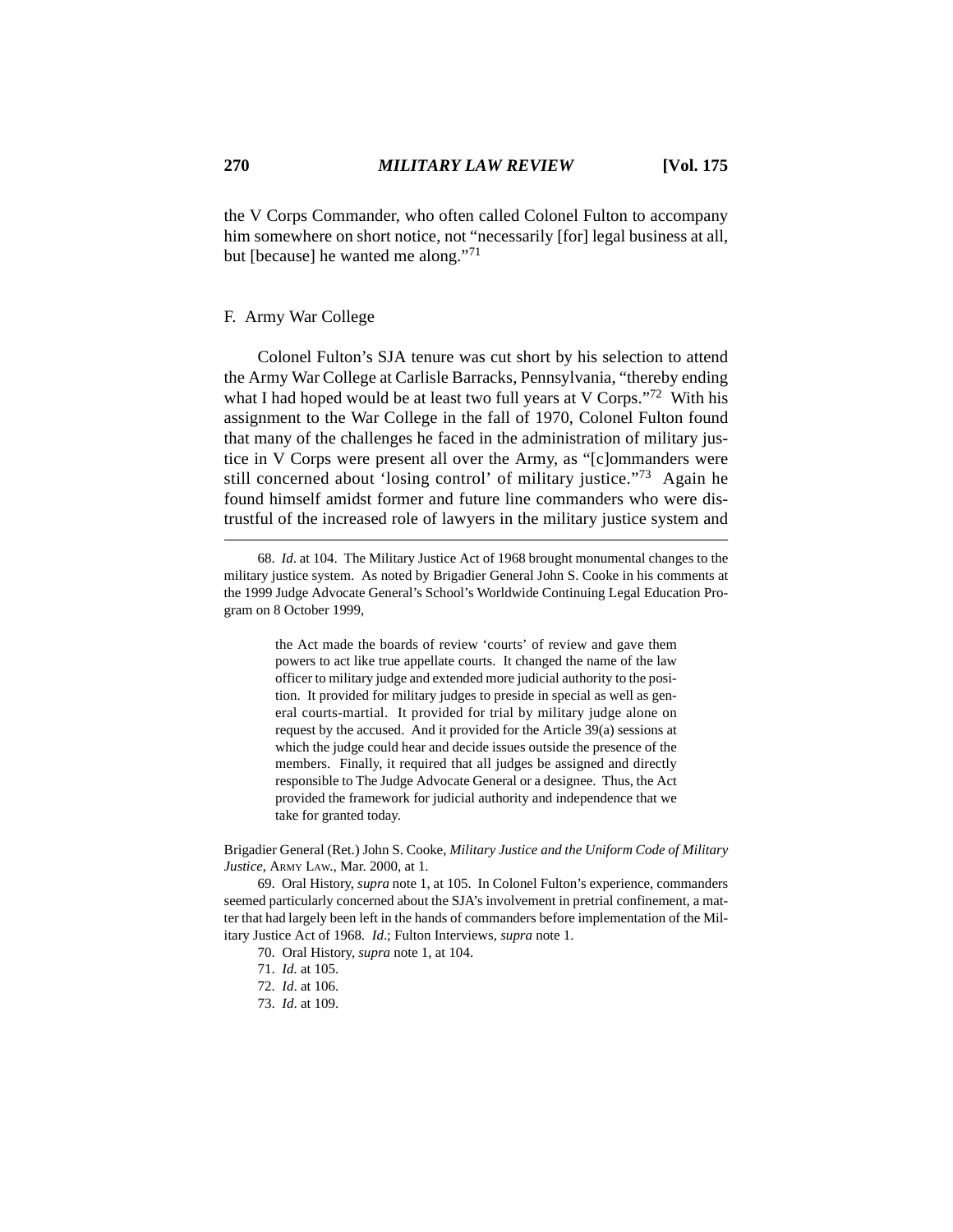who viewed him as an appropriate sounding board for their growing concerns.

During this time, legislation was pending before Congress concerning removal of courts-martial from the purview of the commander, and

while [a classmate who later became a general officer] was bugging me about the evils of the Military Justice Act of 1969, I was satisfying the College's writing requirement with a research paper asserting that, contrary to the proposed [legislation], commanders still should be the ones to determine who should be tried, by what level of court, and, when conviction and sentencing resulted, should determine what part of the sentence to approve.74

That paper, entitled "Command Authority in Selected Aspects of the Court-Martial Process," was later submitted by the Army War College to the Department of Defense for its consideration.

In early 1971, Colonel Fulton learned that following his graduation at the Army War College, he would return to Charlottesville, at the request of the Commandant of the JAG School, Colonel John Jay Douglass, to be the Deputy Commandant.

# G. Return to the JAG School

When Colonel Fulton reported to the JAG School in June 1971, he learned that his new position included duties both as the Deputy Commandant and as the Director of the Academic Department, as these positions had been merged. While at the War College, Colonel Fulton had been confronted with his classmates' displeasure "with the recent changes in the military justice system."<sup>75</sup> He observed that they had become "suspicious, perhaps, of military lawyers and their role in the system, finding the results less predictable and more frequently unsatisfactory from a commander's point of view."<sup>76</sup> General Prugh, then The Judge Advocate General, was aware of this "Crisis in Credibility" and "had to do something about it. Colonel Douglass and the School had the assets to do it."77 In

<sup>74.</sup> *Id*.

<sup>75.</sup> *Id.* at 112.

<sup>76.</sup> *Id.*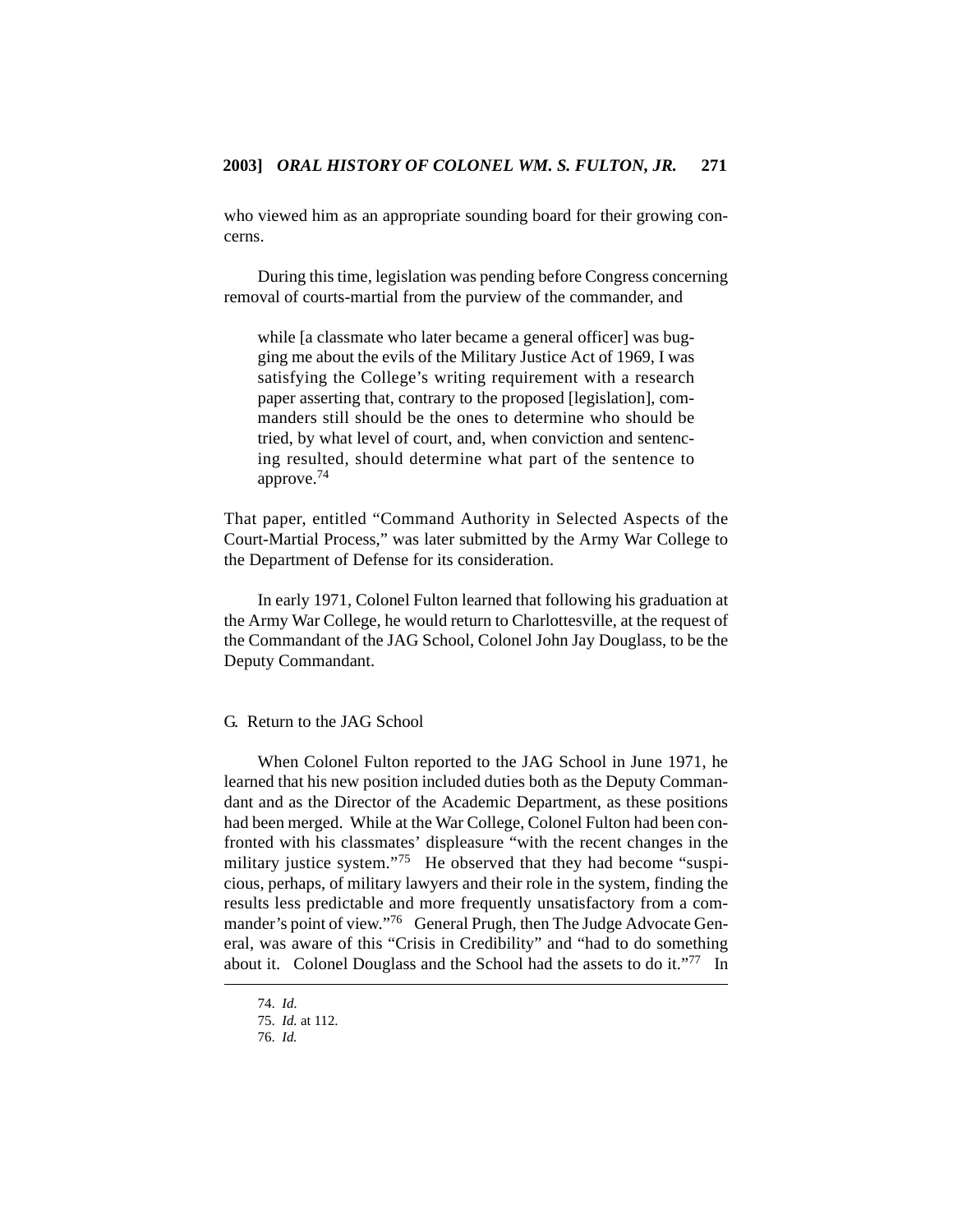an effort that violated the ordinarily sacrosanct starting date for the advanced course, General Prugh directed that Colonels Douglass and Fulton alter the course of instruction by "put[ting] teams of faculty and Advanced Course students to work writing three Department of the Army pamphlets . . . designed to assist in the orientation, understanding, and administration of military justice."78

They simultaneously launched the Senior Officers' Legal Orientation (SOLO) Course, a program of instruction designed to prepare incoming commanders for legal aspects of command. Their greatest coup toward this end occurred when Colonel Douglass

worked what I regarded as a miracle. One day, we climbed into a helicopter[,] . . . flew up to the Army War College, and talked the Commandant into letting us teach that course on his platform to his students! I know of no service school that, other than an occasional selectively invited guest speaker, cares to have anyone else come and teach their students. Being able to intrude upon the Army War College curriculum was nothing short of miraculous<sup>79</sup>

For the next two years, Colonel Fulton sent instructors to the Army War College to give the SOLO course, while also conducting the SOLO course. The GOLO (general officer legal orientation) course followed in later years.

In another of his self-initiated projects, Colonel Fulton "rework[ed] the entire Advanced Course curriculum,"80 resulting most notably in the availability of in-house electives to the Advanced Course students. Before Colonel Fulton's arrival, Advanced Course students were permitted to take electives at the University of Virginia to fulfill the Advanced Course curriculum requirements, but the students were required to pay for these electives themselves, or use some of their GI Bill educational entitlement. Colonel Fulton's "proposed curriculum re-instituted in-house electives,"81

<sup>77.</sup> *Id.*

<sup>78.</sup> *Id*. These pamphlets were entitled *Deskbook for Special Court-Martial Convening Authorities*, *Legal Guide for Commanders*, and *Lessons in Military Law*. *Id*.

<sup>79.</sup> *Id*. at 113.

<sup>80.</sup> *Id*. at 110.

<sup>81.</sup> *Id*. at 111.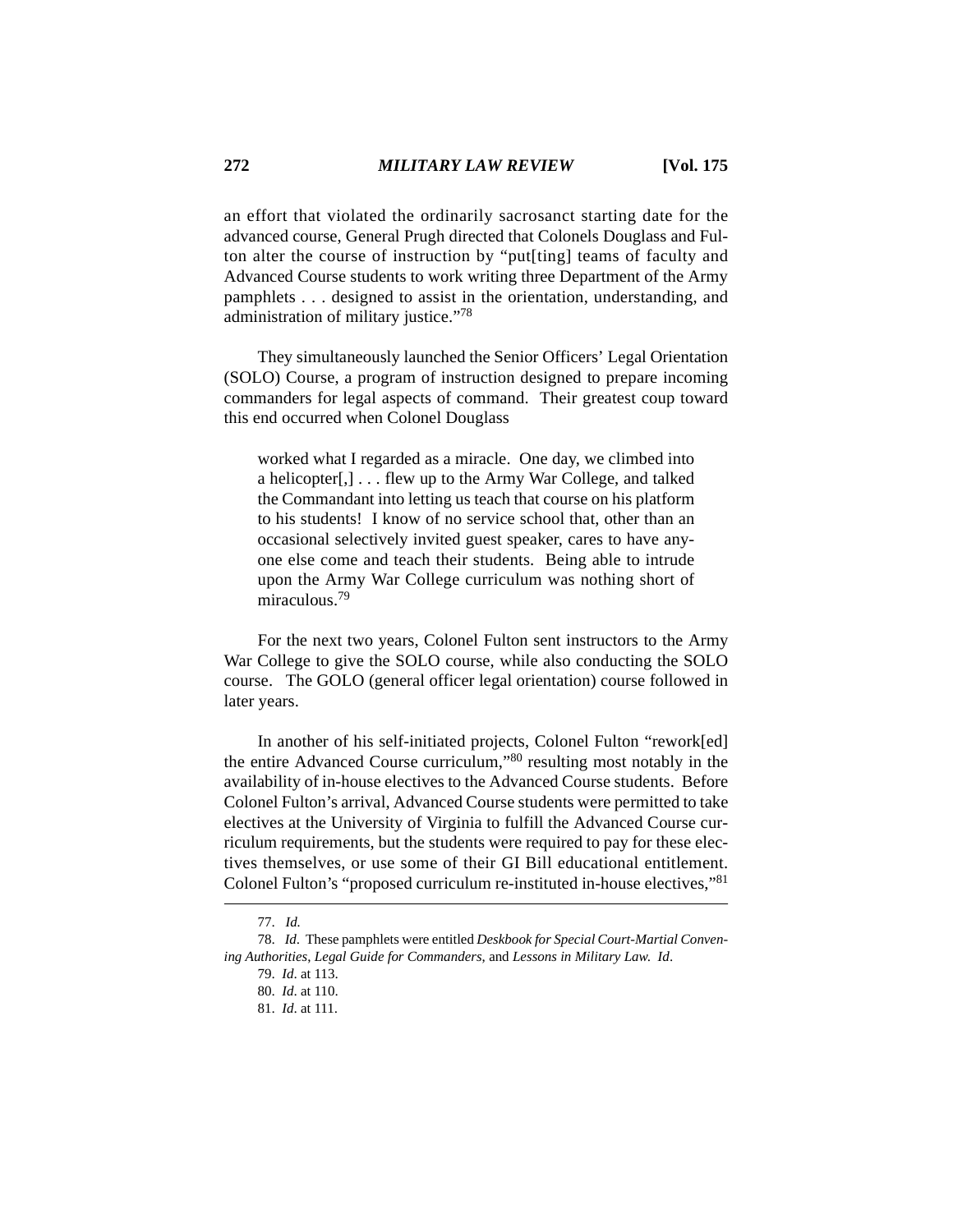a change that was immediately implemented and remains integral to the present graduate course curriculum.

In February 1974, Major General Prugh, then The Judge Advocate General of the Army, selected Colonel Fulton to be the ninth Commandant of The Judge Advocate General's School.<sup>82</sup> At this time, the School had recently obtained property on the North Grounds of the University of Virginia and was in the process of "completing, furnishing, and moving to the new building that [Colonel Douglass]'s planning had caused to be approved and constructed."83 Colonel Fulton found that his oversight of the new building "occupied so much of my time that I had very little influence on the faculty and the teaching side of the house."84 The School moved to its current location in 1975.

Colonel Fulton later described himself as "the Commandant who lost both the welfare fund and the leased housing."85 Before his return in 1971, the JAG School ran a bookstore, the profits from which funded the Commandant's Welfare Fund, which was often used for the entertainment of visitors. After "the Army decided to eliminate the book departments . . . [,] we provided for a branch of the Fort Lee [Post Exchange],"86 but, of course, its profits no longer supported a welfare fund. Similarly, the School had, for some time, leased the

"Georgetown Apartments"—those buildings located on the left as one comes up the hill from Emmet Street towards the UVA School of Law and our JAG School. However, just as we were moving the School to a much more convenient location in terms of that housing, we learned that criteria for leased housing changed and [we] could no longer lease it.87

Colonel Fulton's actual contributions, however, were recognized by Major General Lawrence H. Williams, then The Assistant Judge Advocate General, who noted in 1976 that "[t]he JAG School has been described by civilian lawyers and educators as the finest center for continuing legal edu-

<sup>82.</sup> Colonel Fulton was the ninth Commandant of the JAG School in Charlottesville. He was actually the eleventh Commandant when including the JAG Schools in Washington, D.C., Ann Arbor, and Fort Myer. *Id*. at 114; *see also supra* note 44.

<sup>83.</sup> Oral History, *supra* note 1, at 114.

<sup>84.</sup> *Id*.

<sup>85.</sup> *Id*. at 127.

<sup>86.</sup> *Id*. at 126.

<sup>87.</sup> *Id*. at 127.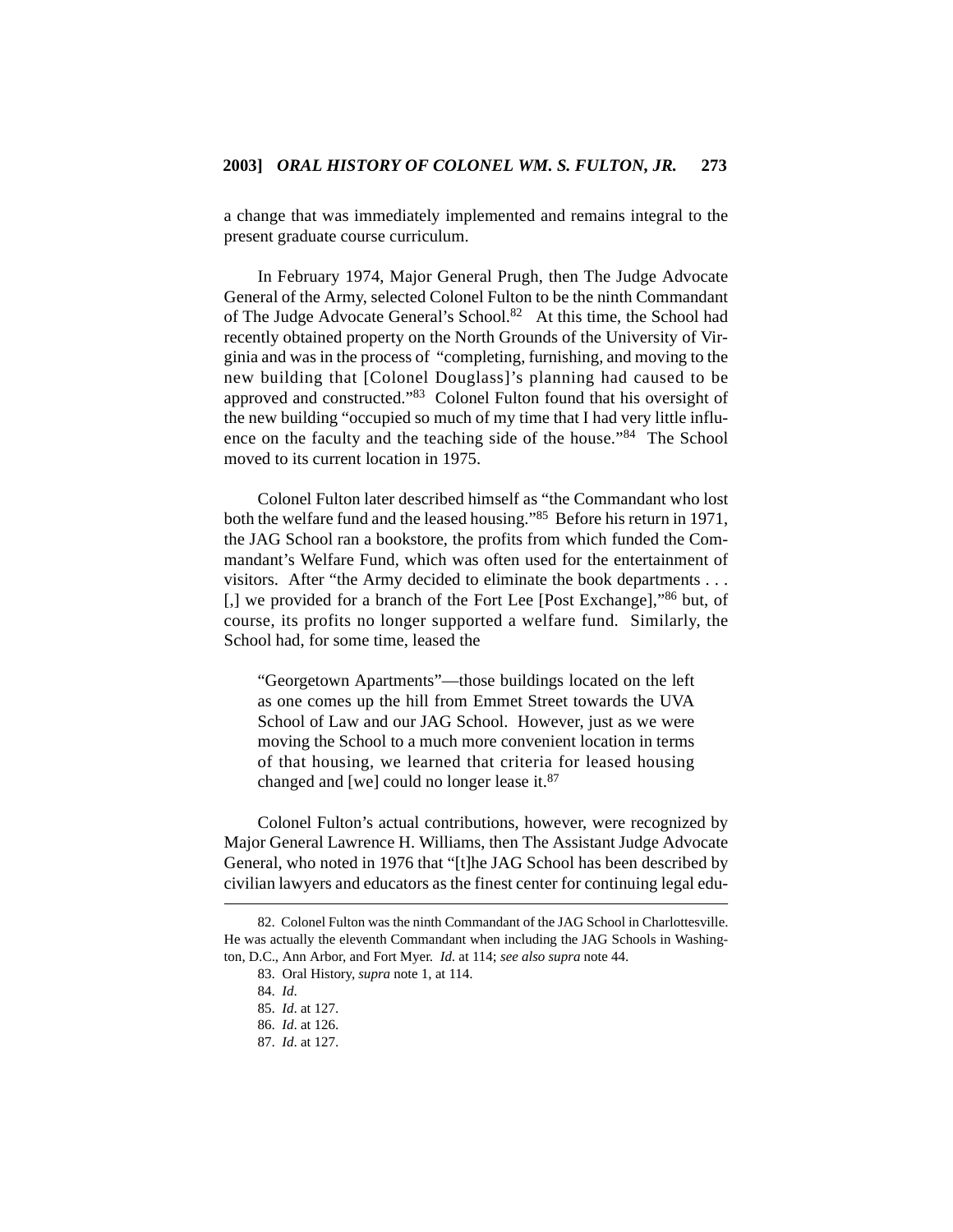cation in the United States. [Colonel Fulton] is largely responsible for that praise."88 This observation was primarily the result of Colonel Fulton's work in response to the newly introduced mandatory continuing education movement among states and the American Bar Association (ABA), which "requir[ed] a specified amount of continuing legal education annually as a condition of maintaining one's license to practice law."89

Colonel Fulton's home state of Iowa was among those considering imposing continuing legal education (CLE) requirements, and Colonel Fulton grew concerned that judge advocates would be unable to maintain their state bar membership if the state refused to recognize courses taught at the JAG School as meeting CLE requirements. After attending several meetings sponsored by the ABA to study this idea, Colonel Fulton reported on the matter to the 1975 JAG Conference and through an article in the November 1975 edition of the *Army Lawyer*; "[m]y objective, of course, was to assure that the JAG School's courses would be credited in satisfaction of any requirements that were imposed even though our courses were not conducted in or by the state of one's licensure."90 Colonel Fulton had joined the ABA's Section of Legal Education and Admissions to the Bar upon first returning to the School and remained a member for several years after leaving the School "because I wanted to be a voting member in case any issue arose as to the School's accreditation."91 In light of the JAG School's growing curriculum of short courses and continuing accreditation status with the ABA, <sup>92</sup> his efforts were clearly successful.

Colonel Fulton would never accept praise for these achievements without acknowledging the exceptional faculty that supported him during his Commandant years. Led by his successor in Heidelberg, Colonel Darrell Peck, the faculty included five members who later became general officers—MG Hugh R. Overholt, MG Kenneth D. Gray, BG Dulaney L. O'Roark, Jr., BG Scott Magers, and BG John S. Cooke; two others who

<sup>88.</sup> U.S. Dep't of Army, Form 67-7, Officer Evaluation Report (1 Jan. 1973) Fulton, William S., Jr., 750701 thru 760630 (comments of rater).

<sup>89.</sup> Oral History, *supra* note 1, at 130.

<sup>90.</sup> *Id*.

<sup>91.</sup> *Id*. at 117.

<sup>92.</sup> In addition to recognizing the JAG School as a source of CLE, the ABA has, since December 1987, recognized the JAG School's graduate course as meeting the requirements necessary to confer the Master of Laws (LL.M.) degree. Codified at 10 U.S.C. § 4315 (2000), the Commandant of the JAG School may, upon the recommendation of the faculty, confer the Master of Laws degree to graduates who have fulfilled the requirements of that degree. Feeney & Murphy, *supra* note 47, at 31-32.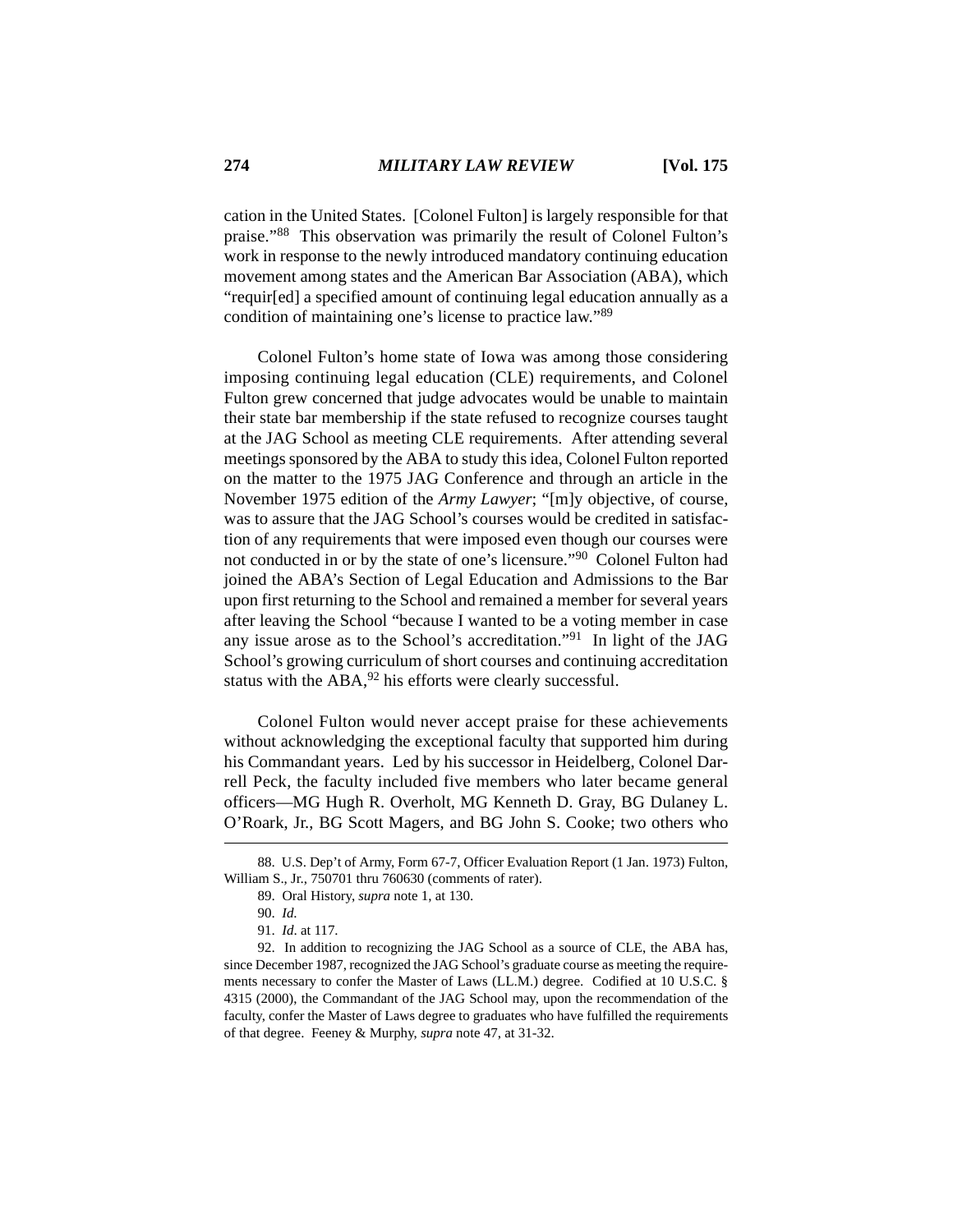later became School Commandants (as did BG O'Roark, briefly); and another who was later the Academic Director (as was BG Cooke). Colonel Fulton later observed that "[no] wonder Darrell Peck didn't want me messing around with his Academic Department!"93

Bill Fulton's almost accidental entry into the JAG Corps resulted in many of the changes that make the JAG Corps what it is today. But for his unfettered dedication to Army service that compelled him to accept a battlefield commission, continue on to Fort Riley as an infantry officer, and eventually transfer to the JAG Corps, it is certainly open to debate whether The Judge Advocate General's School would enjoy the prestige and ABA accreditation it enjoys today, whether overseas military insurance practices would protect soldiers as they do today, and whether the SOLO, GOLO, and graduate courses would be the successes that they are today. His untiring performance of whatever duty was before him, combined with his unyielding regard for others, inspired his colleagues and subordinates alike to emulate his passion for service, and in doing so, demonstrated the power of personal example. While a patriot's success is often defined by the feats he accomplishes, his greatest legacy is often that which cannot be defined—in Bill Fulton's case, it is the future of the JAG Corps.

IV. 1976—1997: Dedication to the Corps: A Patriot's Legacy

*The only irreplaceable man I know.*<sup>94</sup>

93. Oral History, *supra* note 1, at 128. In making this observation, COL Fulton also noted that

> several [others] have become distinguished legal educators and wellknown authors as well (Jack Costello, Fran Gilligan, Paul Gianelli, Fred Green, Nancy Hunter, Ed Imwinkelreid, Fred Lederer, Don Zillman). Some, after retirement, also became outstanding as government civilians (Jack Lane, Jim McCune, Darell Peck, and our Marine Corps faculty member, Hays Parks, who is now [a recognized] Law of War expert in the OTJAG International Law Division).

#### *Id.*

94. U.S. Dep't of Army, Form 7222, Senior System Civilian Evaluation Report (May 1993), Fulton, William S., Jr., 940701 through 950331 (comments of the rater and senior rater, Brigadier General Thomas R. Cuthbert) (on file with Colonel Fulton).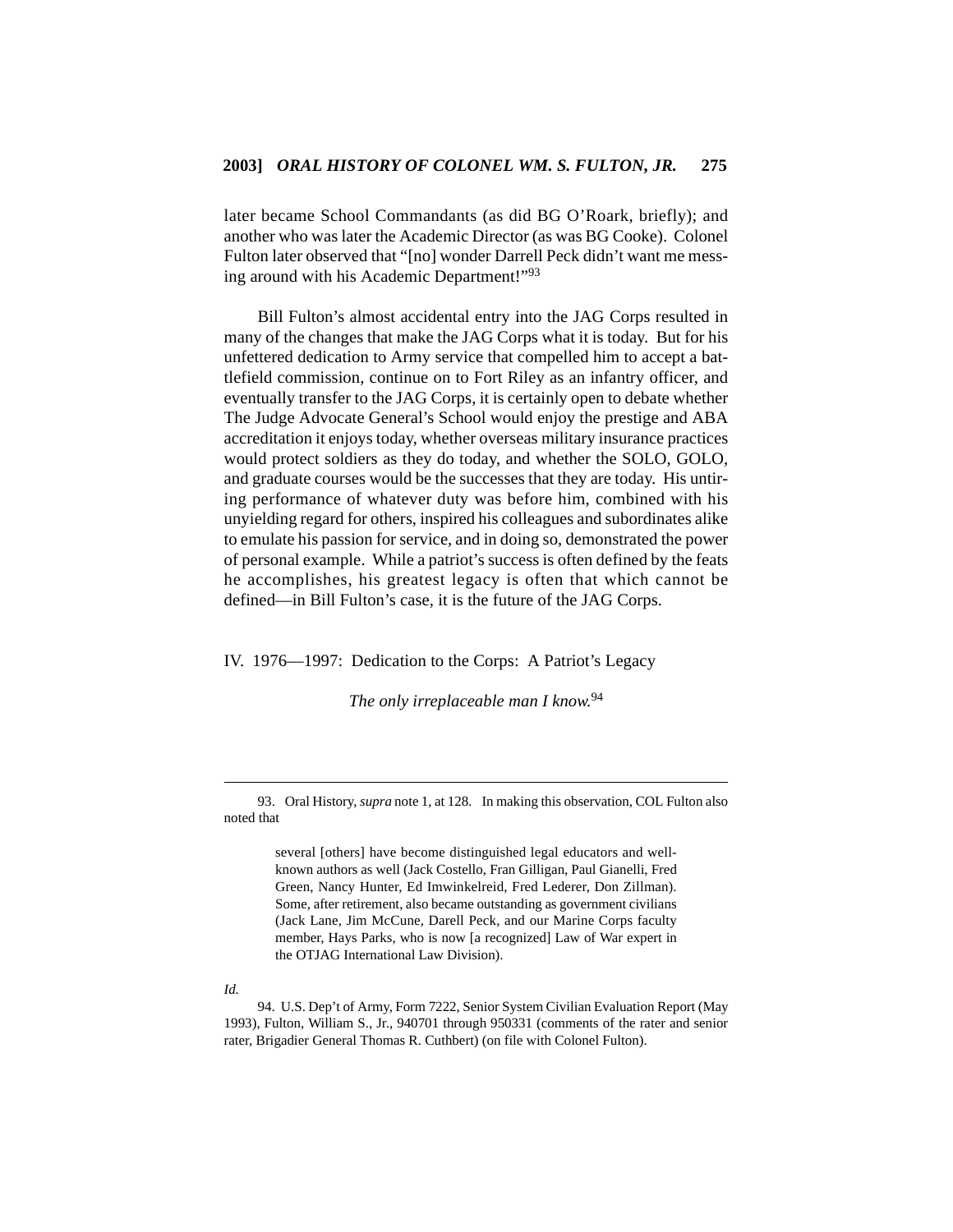#### A. Appellate Judge, The Army Court of Military Review

In July 1976, the Fultons returned to the Washington, D.C. area, where Colonel Fulton joined the Army Court of Military Review.<sup>95</sup> He would eventually spend more time there than many judge advocates spend on active duty—a total of twenty-one years—seven as an active duty appellate judge, and fourteen as the civilian Clerk of Court.

Having been away from military justice since his SJA time in Frankfurt, Colonel Fulton's first concern was his own re-education in criminal law, spending his first months on the Court reading everything he could find concerning military justice—from appellate cases to ABA materials. Once on the bench, Colonel Fulton was involved in a variety of cases ranging from "the constitutionality of regulations restricting social contacts between a permanent cadre and their trainees<sup>"96</sup> to the constitutionality of the military death penalty sentencing procedures.<sup>97</sup> During these years, the Army court was struggling to maintain its reputation as a "true appellate body in an improved system of military justice," as the Court of Military Appeals<sup>98</sup> sought to ensure that the military justice system was a system of justice, and not merely a commanders' disciplinary tool.

Chief Judge Fletcher, of the Court of Military Appeals (CMA), was especially concerned with the CMA's oversight of the military justice system and the protection of the rights of soldiers under the UCMJ. Many of the decisions of the CMA were viewed as controversial and were often contrary to the prior decisions of the Army court.<sup>99</sup> Colonel Fulton later

<sup>95.</sup> As part of the Military Justice Act of 1968, the Army Court of Military Review replaced the numerous boards of review that served as court-martial reviewing authorities since their creation in 1920. In 1994, the Court was renamed the Army Court of Criminal Appeals. U.S. Court of Appeals for the Armed Forces, *Establishment & History of the Court* [hereinafter CAAF Web Site], *at* http://www.armfor.uscourts.gov (last visited Mar. 25, 2003).

<sup>96.</sup> Oral History*, supra* note 1, at 134 (referring to *United States v. Hoard*, 13 M.J. 563 (A.C.M.R. 1981)).

<sup>97.</sup> *Id.* at 137 (referring to *United States v. Matthews*, 13 M.J. 501 (A.C.M.R. 1982), *rev'd*, 16 M.J. 354 (C.M.A. 1983)).

<sup>98.</sup> The Court of Military Appeals was created in 1950 with the enactment of the Uniform Code of Military Justice. Established under Article I of the Constitution, the Court is comprised of five civilian members who are appointed by the President, confirmed by the Senate, and serve a term of fifteen years. During Chief Judge Fletcher's time on the Court, it consisted of only three members, as it did until 1990 when Congress increased its membership to five. In 1994, the Court was renamed the United States Court of Appeals for the Armed Forces. CAAF Web Site, *supra* note 95.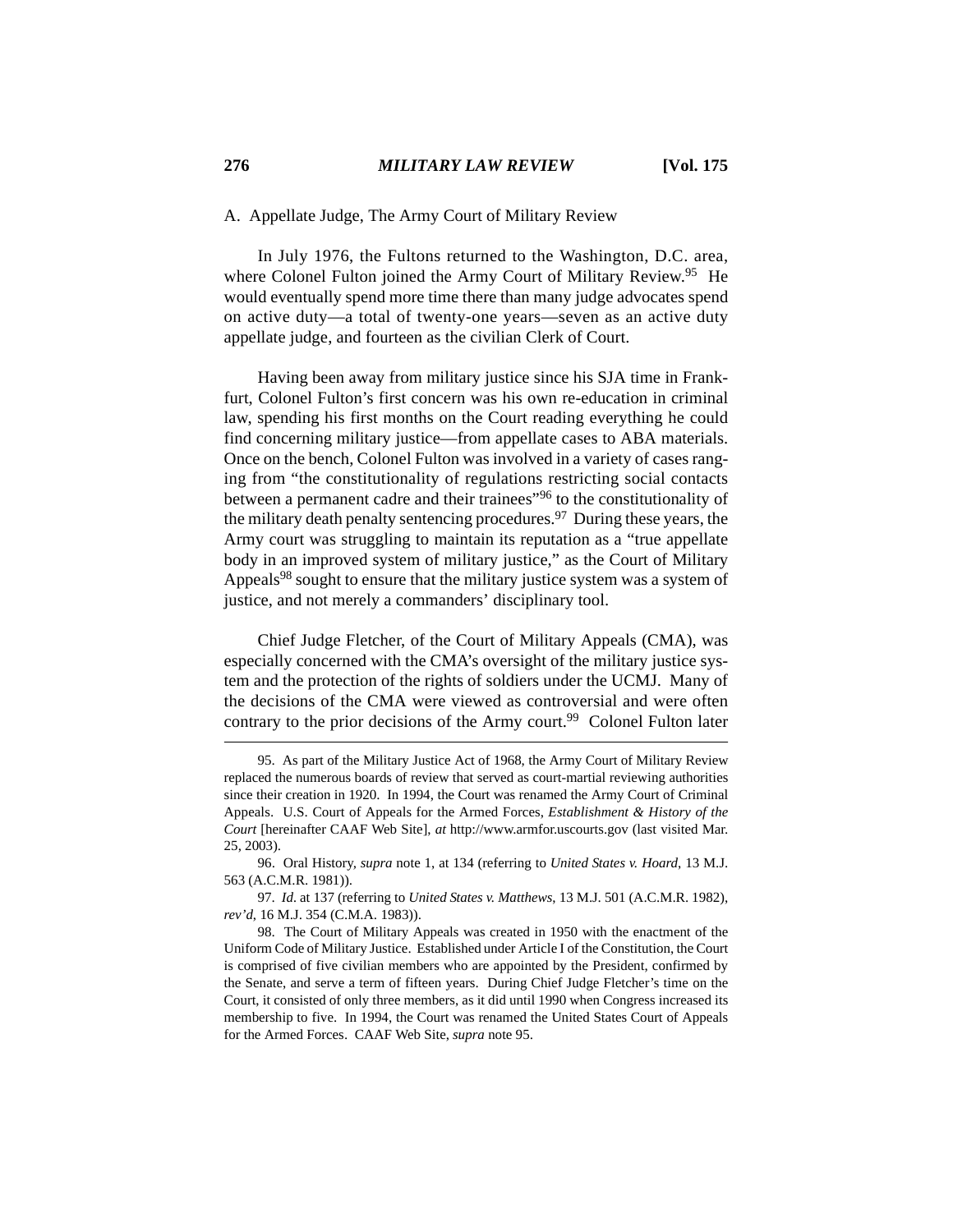noted that "[t]he Fletcher court used to complain that some of our opinions were more like briefs than judicial opinions. Perhaps so, but Chief Judge Fletcher and his court needed briefs."<sup>100</sup> During the early years of Colonel Fulton's time on the Army court, it was very busy considering issues of first impression, some of which the Court feared would not survive the CMA's review. As a result, the judges often spent a great deal of time explaining their decisions and rationales, sometimes making their "opinions" read like "briefs," in an effort to educate the CMA about the military justice system and its practical application in the field Army.

While on the Court, Colonel Fulton was detailed to the West Point Study Group, a compilation of three committees formed at the direction of the Army Chief of Staff in January 1977 in the aftermath of the West Point cheating scandal in 1976. As the "Law/Legal Advisor" to the Academic Committee, Colonel Fulton's role was to "study the law curriculum and make recommendations regarding the legal instruction given to cadets."<sup>101</sup> Colonel Fulton later observed that "what was really needed was to instill in the West Point staff and faculty an appreciation for the responsibility of lawyers in the Army."102 In the disciplinary proceedings that followed the scandal, judge advocates—including some from the law faculty—became involved as defense counsel. "The specter of faculty members, or perhaps anyone, defending cadets accused of cheating apparently disturbed some of the other faculty."103 Included in Colonel Fulton's report was his observation that "the then recent decision to establish a separate staff judge

issued a number of controversial and sometimes criticized decisions that limited the jurisdiction of courts-martial, limited the powers of commanders, expanded individual rights, extended the court's own authority, and broadened the authority and responsibility of the military judge. Some of the more problematic of the court's initiatives were later reversed, either by Congress or by the court itself.

*Cooke*, *supra* note 68, at 4. A brief biography of Chief Judge Fletcher appears in Park, *supra* note 44, at 66.

- 100. Oral History, *supra* note 1, at 139.
- 101. *Id*. at 141.
- 102. *Id*.
- 103. *Id*.

<sup>99.</sup> From 1975 to 1978, in what some call the "COMA revolution," the Court of Military Appeals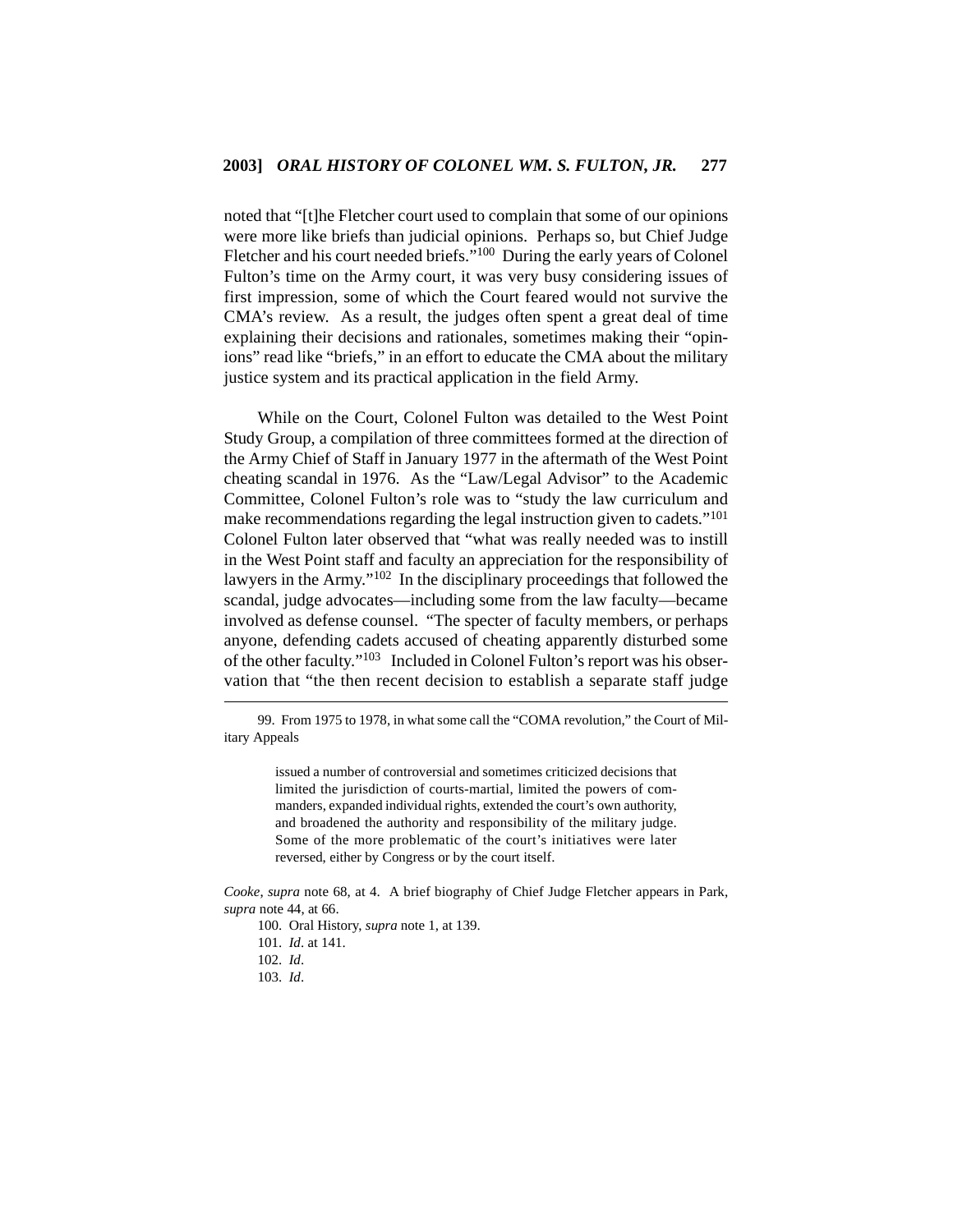advocate office at West Point should eliminate that problem in the unlikely event (we hope) of a recurrence."<sup>104</sup>

Having been commissioned in August 1951, Colonel Fulton's retirement was to become mandatory on 30 September 1981. To remain on the Court, he "asked to be recalled to continue serving on the court, and, upon retirement, was recalled to serve another three years, until September 1984."105

That he earned the absolute confidence and respect of his superiors is evident in the evaluations Colonel Fulton received while serving on the Court. Described by one general officer as "one of the finest officers I have known,"106 and by another as "one of the most able lawyers and most learned scholars in the JAGC,"107 perhaps his most laudatory comments as an appellate judge came from Major General Hugh R. Overholt, The Assistant Judge Advocate General at the time of Colonel Fulton's retirement from active duty in 1983, who said of Colonel Fulton: "A scholar, deeply dedicated soldier and judge advocate, Colonel Bill Fulton has been the quintessence of an appellate military judge . . . . By any objective or subjective standard, Colonel Fulton has been as outstanding a soldier and jurist as the Army has been privileged to have."<sup>108</sup>

## B. Clerk of Court, Army Court of Criminal Appeals

Colonel Fulton's recall was to end in September 1984, and so he "had begun to ponder what I might do when I . . . reverted to retired status."<sup>109</sup> He had attended a workshop on appellate court administration in July 1982 and became interested in judicial administration. When the Clerk of Court position opened in 1983, Colonel Fulton saw a unique opportunity to remain involved in the administration of the Army court after leaving

108. U.S. Dep't of Army, Form 67-8, Officer Evaluation Report (1 Sept. 1979), Fulton, William S., Jr., 820801 thru 830321 (rater comments).

<sup>104.</sup> *Id*.

<sup>105.</sup> *Id*. at 132.

<sup>106.</sup> U.S. Dep't of Army, Form 67-7, Officer Evaluation Report (1 Jan. 1973), Fulton, William Sherwin, Jr., 770701 thru 780630 (comments of Major General Lawrence H. Williams, rater) (on file with Colonel Fulton).

<sup>107.</sup> U.S. Dep't of Army, Form 67-7, Officer Evaluation Report (1 Jan. 1973), Fulton, William S., Jr., 780630 thru 790629 (comments of Major General Wilton B. Persons, Jr., senior rater) (on file with Colonel Fulton).

<sup>109.</sup> Oral History, *supra* note 1, at 133.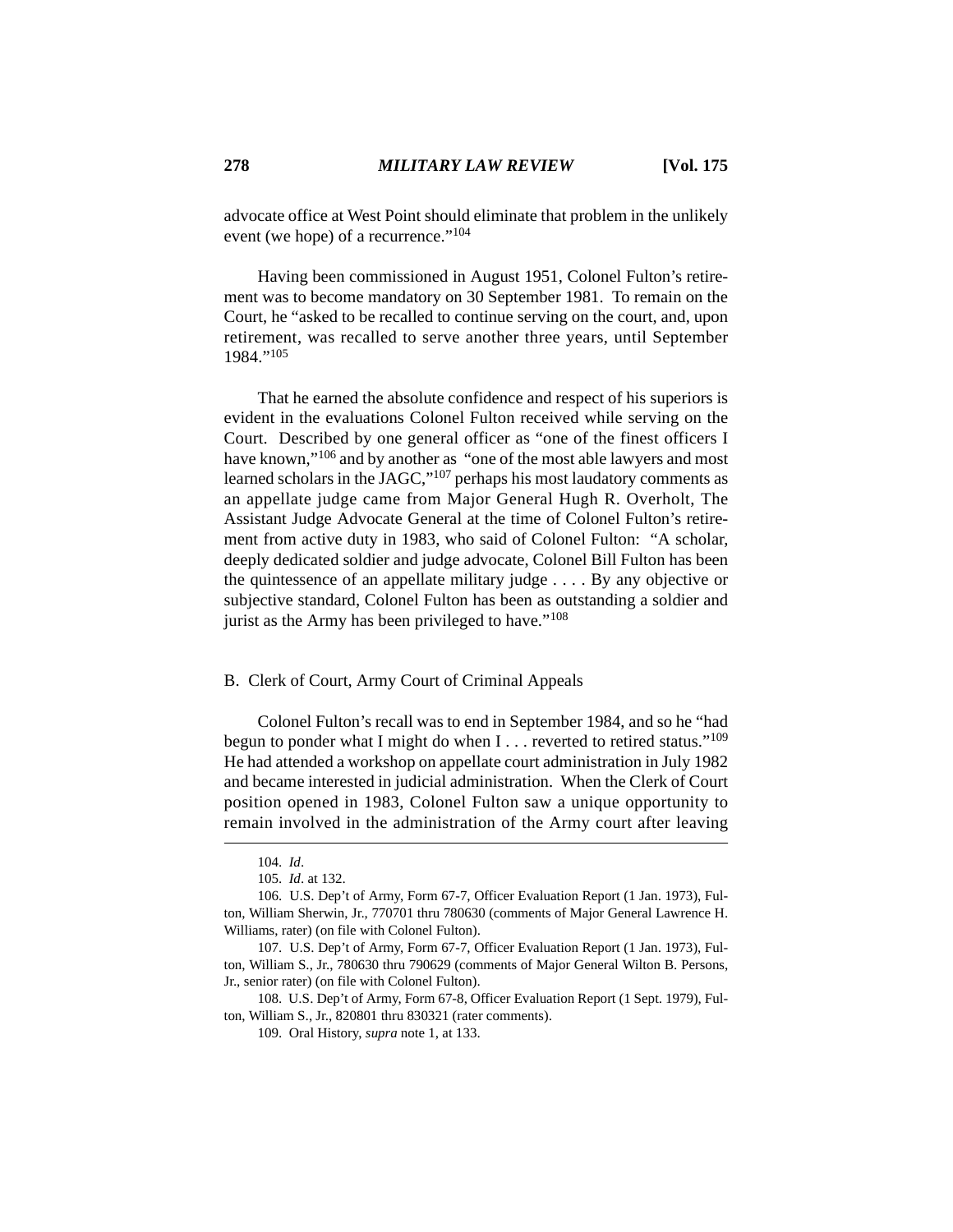active duty. He applied for and received the position, and reported to work as the Clerk, U.S. Army Judiciary, on 3 April 1983, while on terminal leave status.<sup>110</sup>

"Never content with a business as usual approach,"111 Colonel Fulton approached his new job with the same drive, initiative, and personal commitment that he brought to every duty assignment while on active duty, and his contributions far exceeded his job description. As Clerk of Court, Colonel Fulton wore two hats—one, as judicial advisor to the Chief Judge; and another, as clerk of court. In the latter capacity, he was responsible for the screening and processing of records of trial in preparation for appellate review, subsequent processing after appellate review, and final disposition and retirement of the record. In the former capacity, he provided advice to the Chief Judge<sup>112</sup> and took actions in the name of The Judge Advocate General, such as

directing a staff judge advocate of a general court-martial jurisdiction to take corrective action when a record of trial had been forwarded to the court incomplete or in improper condition, or directing the conduct of post-trial proceedings, such as a rehearing directed by our Court, or [further proceedings authorized by] the U.S. Court of Appeals for the Armed Forces.<sup>113</sup>

111. U.S. Dep't of Army, Form 4940-1-R, Merit Pay System Performance Appraisal (1 Oct. 1980), Fulton, William S., Jr. (comments of Brigadier General Donald Wayne Hansen, rating supervisor).

<sup>110.</sup> At that time, the Clerk of Court was a GM-12 position, and the now-repealed Dual Compensation Act dramatically reduced Colonel Fulton's retired pay as a result of his federal civilian service. As a result, Colonel Fulton's acceptance of this position was at extreme financial sacrifice. The position was eventually upgraded to GM-14, and the Dual Compensation Act was repealed in 2000, three years after Colonel Fulton's retirement from federal service. Addendum, *supra* note 1, at 32. In a later interview, Colonel Fulton remarked that he accepted the position "because no one else would hire me." Fulton Interviews, *supra* note 1.

<sup>112.</sup> The Chief Judge, a general officer in the JAG Corps, wore three hats. As the Chief Judge of the Army Court of Military Review (now called the Army Court of Criminal Appeals, *see supra* note 95), he supervised all of the appellate judges and sat on cases, as he desired. As the Chief, U.S. Judiciary, he oversaw the Trial Judiciary, the Examination and New Trials Division, and the Office of the Clerk of Court. As the Commander of the U.S. Army Legal Services Agency (USALSA), he managed the administrative and logistical support to the many litigation and service offices such as the Government and Defense Appellate Divisions, the Litigation Division, and later the Trial Defense Service. Colonel Fulton's role as "judicial advisor" to the Chief Judge concerned not the cases before the Army court, but primarily the myriad of administrative and supervisory duties of the Chief Judge. Addendum, *supra* note 1, at 2.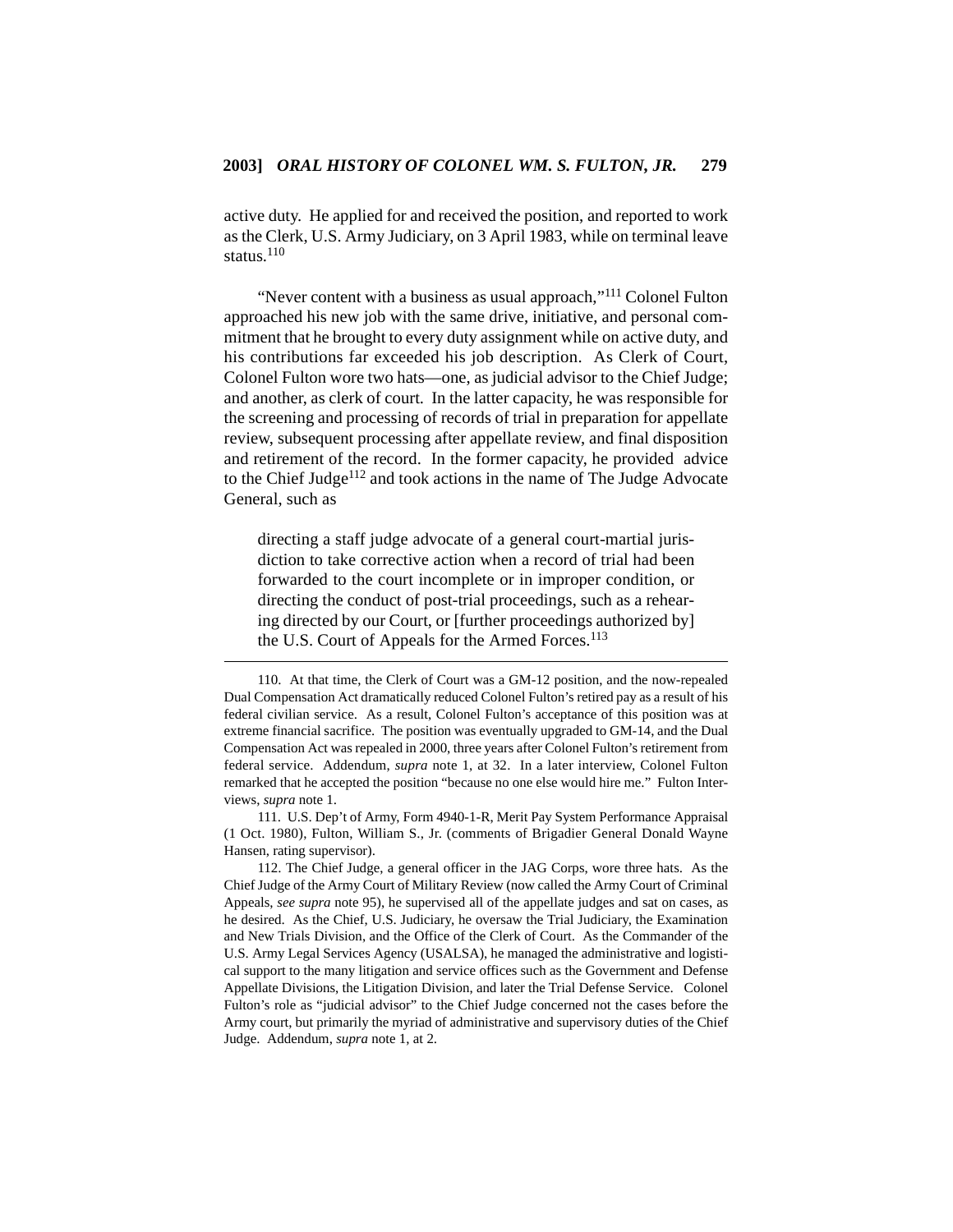One of Colonel Fulton's first significant duties in his capacity as "judicial advisor" was to advise Major General Overholt, then The Judge Advocate General of the Army, of the import of the Model Rules of Professional Conduct, which the ABA House of Delegates had adopted in 1983. Having served as Chairman of the Judge Advocate General's Professional Responsibility Advisory Committee from 1979 to 1989, and having remained a member of the board for many years thereafter, Colonel Fulton was acquainted with many of the individuals involved in the drafting of the Model Rules, including Mr. Robert Kutak, who eventually became the Chair of the Commission on Evaluation of Professional Standards known as the "Kutak Commission." In large part due to the learned advice that Colonel Fulton shared through his involvement in the ABA, "[i]n the end, the Kutak Commission modified the commentary to some rules to resolve our concerns and we felt certain that we had correctly interpreted the remaining rules to permit our existing practices."<sup>114</sup>

In his role as court administrator, Colonel Fulton greatly expanded the scope of his office's oversight, first by maintaining regular contact with the Corps. He published a short history of the Court in the December 1985 and October 1991 editions of the *Army Lawyer*; and under the heading "Clerk of Court Notes," he began using the *Army Lawyer* to send guidance to the field concerning commonly occurring problems and errors (one article being entitled, "Boxes Without Topses," referring to court-martial records received improperly wrapped).115 He published guidance "on such matters as the procedures and timing for requesting witnesses from CONUS to appear at trial overseas, waiting appellate review or withdrawing an appeal, and filing petitions for extraordinary relief under the All Writs Act,"116 and he occasionally participated in the Annual JAG Conference. Perhaps his most widely disseminated product was "The Clerk of Court's Handbook for Post-Trial Administrative Processing of General Courts-Martial and BCD Special Courts-Martial."117 Completed in late 1996, this comprehensive handbook set forth guidance concerning every step of the appellate process from authentication of the record of trial to final action, and it covered every possible occurrence in between and after, including death of the accused, waiver of appellate review, petition for new trial, certificates of correction, service of appellate decisions on the accused, and

<sup>113.</sup> Addendum, *supra* note 1, at 1.

<sup>114.</sup> *Id*. at 29.

<sup>115.</sup> *Id*. at 26.

<sup>116.</sup> *Id*. at 27.

<sup>117.</sup> *Id*. at 34.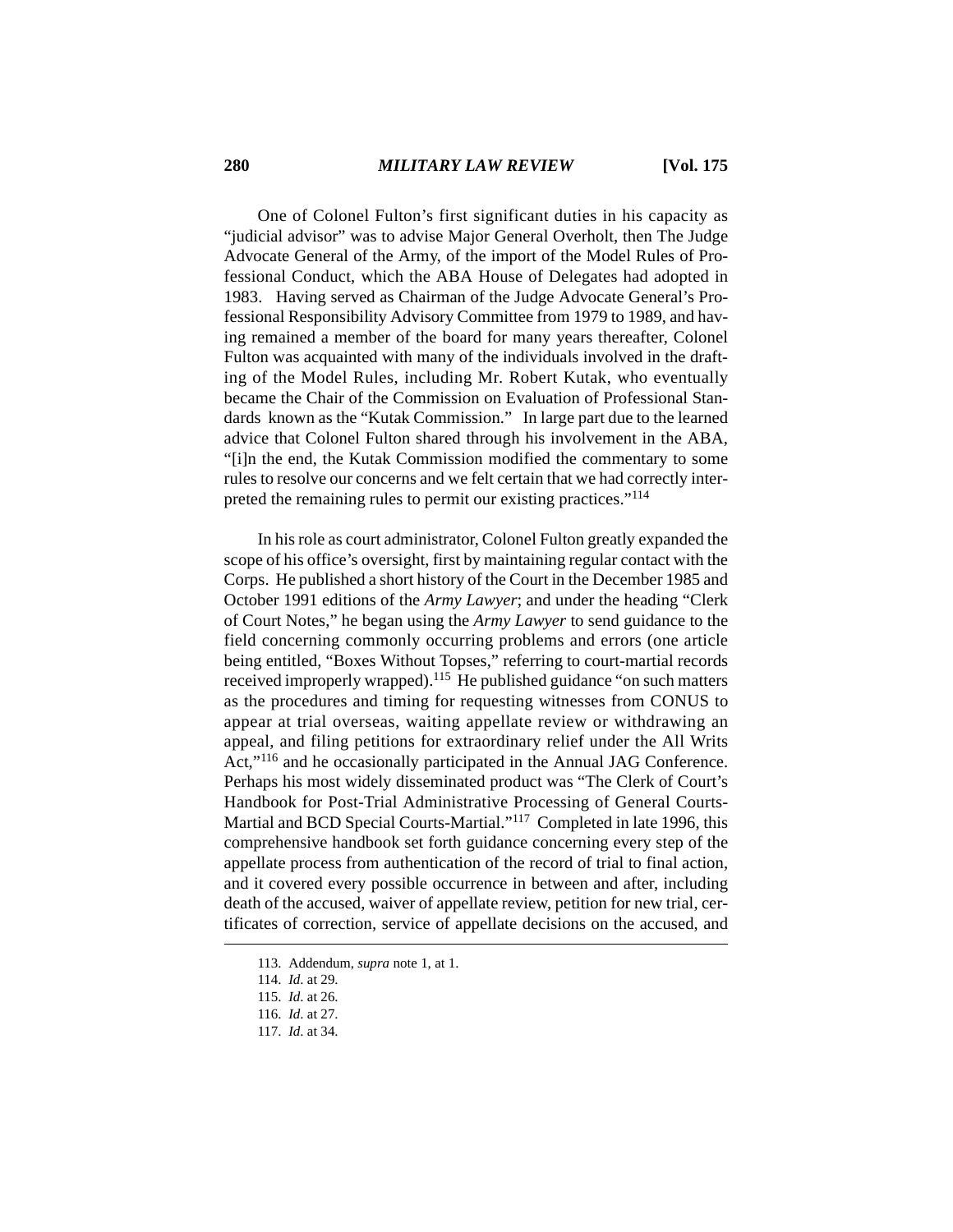issuing supplementary promulgating orders. "It was [his] final educational effort before retirement,"118 and it remains in use today.

At the same time that he was disseminating advice and guidance to the field, Colonel Fulton was intimately involved in the formulation of the Court's procedural rules. He updated the Court's Internal Operating Procedures, represented the Court on the joint services committee that formulated the 1992 edition of "Courts of Military Review Rules of Practice and Procedure," and again represented the Court in the formulation of the Joint Rules of Practice and Procedure of the Courts of Criminal Appeals that took effect in 1996.119 He was simultaneously involved in the Court of Military Appeals' Rules Advisory Committee, having been appointed to the committee in late 1987 and serving successive three-year terms until September 2001.

Also as part of his administrative duties, Colonel Fulton was actively involved in building the Court's automated database, a system known as the Army Court-Martial Management Information System (ACMIS). Together with his deputy, Colonel Fulton "worked far into many evenings identifying fields of information that should be used to record the performance of our military justice system."<sup>120</sup> Through his meticulous design of the entry fields, Colonel Fulton's development of ACMIS allowed the Court to later respond to outside inquiries regarding the numbers and types of courts-martial during combat deployments, information regarding courts-martial for sexual offenses in the aftermath of the sexual misconduct cases at Aberdeen Proving Ground, and "voluminous detailed information in response to Congressional inquiries probing the frequency of sex offenses against female soldiers."121

Concerned with the dearth of continuing education for appellate military judges, Colonel Fulton published information papers for sitting appellate judges, including one entitled "Suggested Readings for New Appellate Judges: A Commentary and Selected Bibliography," and another entitled "Introduction to the Record of Trial: An Orientation for New Appellate Judges."122 After attending a National Conference on Judicial Education in January 1987, he proposed an orientation course for new appellate judges and "recommended that each judge attend at least

<sup>118.</sup> *Id*.

<sup>119.</sup> *Id*. at 19.

<sup>120.</sup> *Id*. at 14.

<sup>121.</sup> *Id*. at 15.

<sup>122.</sup> *Id*. at 17.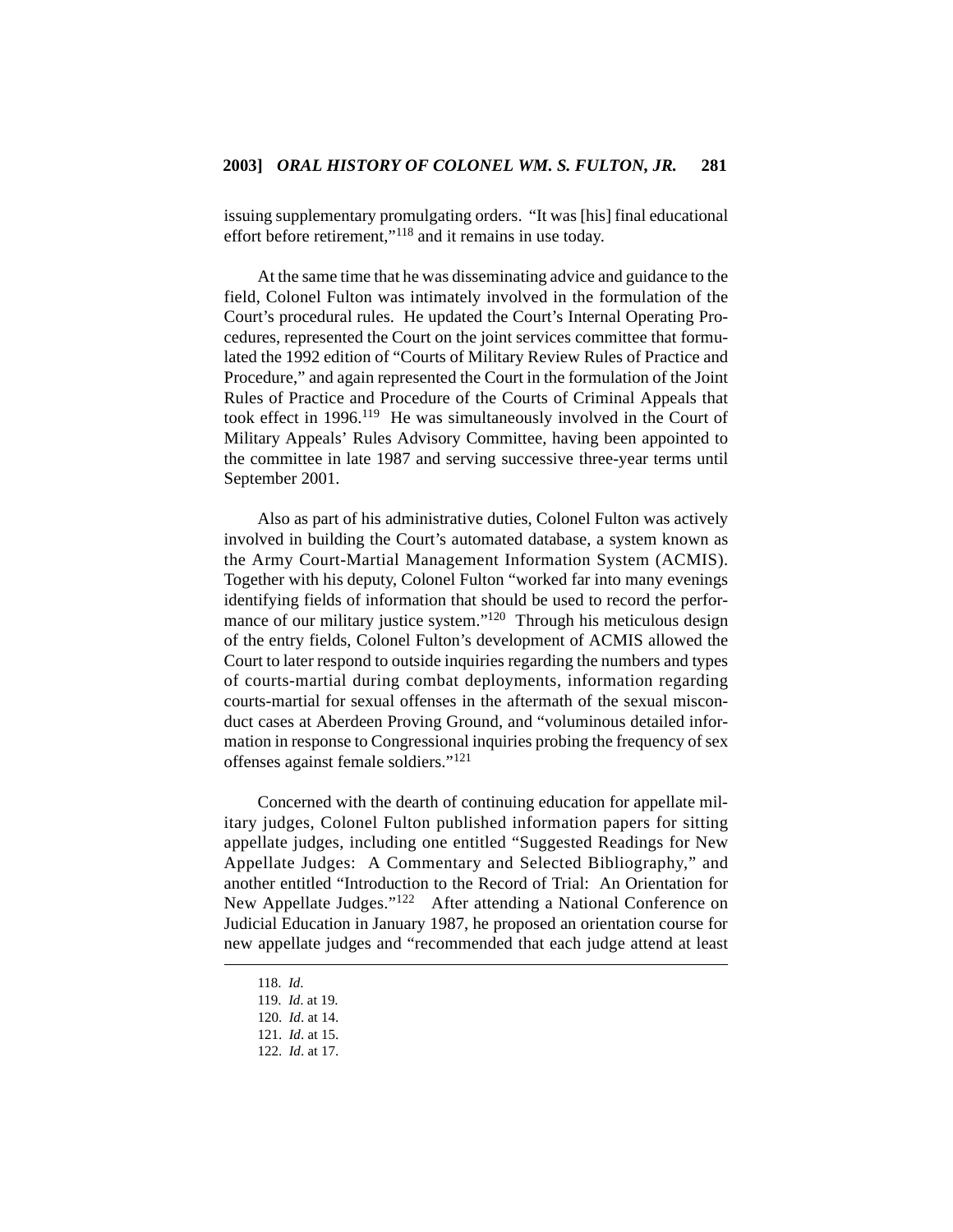one of the ABA Appellate Judges Conference Seminars,"123 in addition to attending the "All Services Appellate Military Judges Conferences," an annual two-day seminar. While his recommendations were not then implemented, his efforts at improving judicial education were publicly recognized when, after his retirement from the Court in 1997, "the other services had voted unanimously (with the Army abstaining) to rename their annual educational conference the 'William S. Fulton, Jr., Appellate Military Judges Conference.'"124

## C. Active Participant in Professional Organizations

One cannot discuss Colonel Fulton's contributions to the JAG Corps without noting his consistently active involvement in professional organizations, ranging from the Judge Advocates Association to the National Conference of Appellate Court Clerks, a group in which he remains active even today. While initially viewing these organizations as a means of feeding his "inferiority complex"125 by obtaining professional materials on a range of legal topics, Colonel Fulton later found them to be a means of furthering the goals of the JAG Corps and enriching his already broad range of experience. As then-Brigadier General Kenneth D. Gray noted in one of Colonel Fulton's civilian evaluations,

[h]is many contacts outside this agency benefit [the United States Army Legal Services Agency] and the U.S. Army Court of Military Review in many ways. In this regard, he has contributed significantly to the enhancement and prestige of that court, and continues to be a worthy spokesperson and ambassador for the Chief Judge and Commander.<sup>126</sup>

Colonel Fulton first became involved with the American Bar Association in 1957, having been selected to attend the annual meeting of the Junior Bar Conference (now the Young Lawyers Division) as a representative of the JAG Corps. Throughout his career, he was a member of various other sections, including the Section of Criminal Law, the Family Law Section, the International Law Section, the Government Contracts Section,

<sup>123.</sup> *Id*. at 25.

<sup>124.</sup> *Id*. at 38.

<sup>125.</sup> Oral History, *supra* note 1, at 117.

<sup>126.</sup> U.S. Dep't of Army, Form 5398-R, Civilian Performance Rating (May 1986), Fulton, William S., Jr., from 1 July 1991 to 30 June 1992 (comments of supervisor) (on file with Colonel Fulton).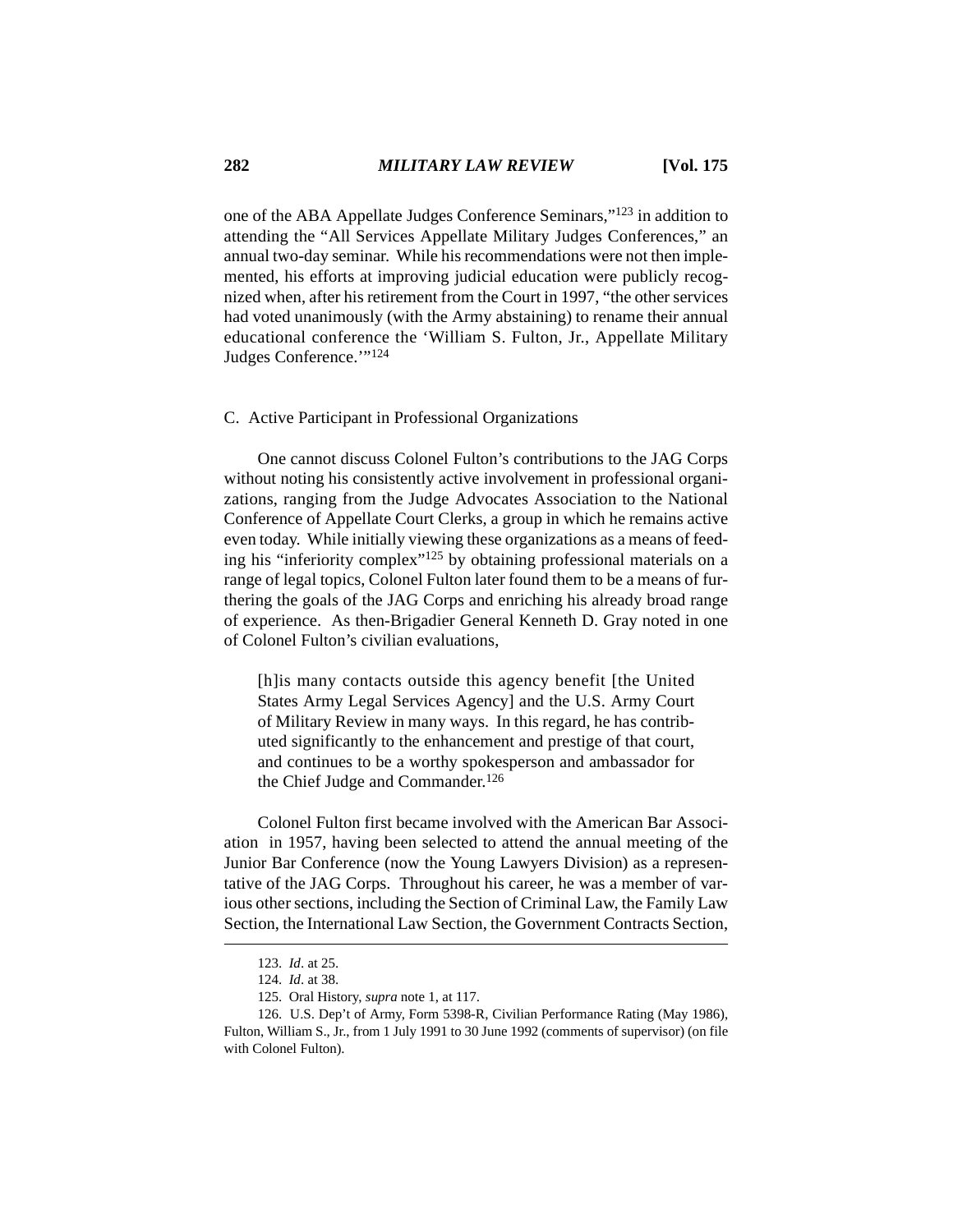and the Appellate Judges Conference of the Judicial Administration Division. Colonel Fulton contributed significantly to the Judge Advocates Association and the Federal Bar Association, as well. In 1977, he became the first active duty officer to hold the position of President of the Judge Advocates Association, which he had joined in 1953.

#### D. Honorary Colonel of the Corps

In 1990, Major General William K. Suter, then Acting The Judge Advocate General, invited Colonel Fulton to lunch at the Pentagon. Having worked for General Suter five years earlier when General Suter was the Chief Judge, Colonel Fulton assumed that lunch was merely a get-together. Instead, Colonel Fulton learned that he had been nominated to become the next Honorary Colonel of the JAG Corps Regiment, succeeding the first Honorary Colonel, Major General Kenneth J. Hodson.<sup>127</sup>

Unbeknownst to Colonel Fulton at that time, General Suter was largely responsible for Colonel Fulton's nomination. Describing him as "a man of principle and wisdom, low-key and never taking credit for his work, Bill Fulton always took care of his subordinates and his superiors; he did everything, and everyone respected him."128 For his "great contributions all along the way, real and lasting contributions," General Suter saw Colonel Fulton as the obvious choice.<sup>129</sup>

<sup>127.</sup> The JAG Corps became part of the U.S. Army Regimental System in July 1986. The Regiment has three honorary positions: the Honorary Colonel of the Corps, the Honorary Warrant Officer of the Corps, and the Honorary Sergeant Major of the Corps. They perform ceremonial duties, such as attending Corps functions and speaking about and to the Corps. Major General Kenneth J. Hodson was the first Honorary Colonel of the Corps, having served as The Judge Advocate General from 1967 until 1971. The Hodson Criminal Law Chair and the annual Hodson Criminal Law Lecture at the JAG School are named for him. Feeney & Murphy, *supra* note 47, at 8-9. U.S. DEP'T OF ARMY, REG. 600-82, THE U.S. ARMY REGIMENTAL SYSTEM (5 June 1990).

<sup>128.</sup> Fulton Interviews, *supra* note 1.

<sup>129.</sup> *Id.*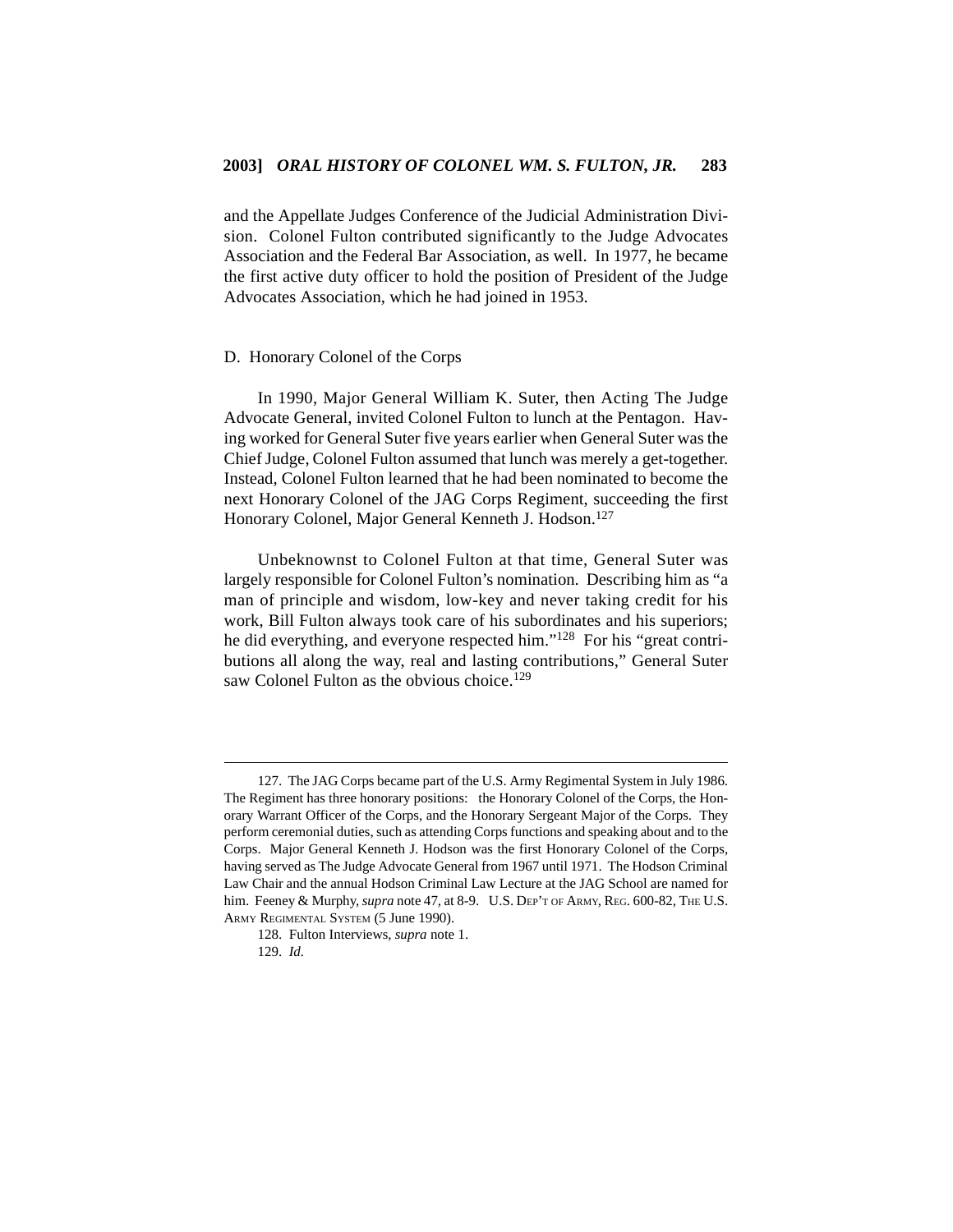Overwhelmed and completely surprised by this request, Colonel Fulton accepted the nomination, and in November 1990, became the second Honorary Colonel of the Corps, a position he held until 1994.<sup>130</sup>

#### V. Conclusion

*Few officers have the energy, interest, initiative, and imagination possessed by Colonel Fulton but only rarely does one officer use these characteristics so effectively. He has inspired his staff to new heights, not by driving but by leadership of the highest order. He has courage to face the hardest questions and press on. Colonel Fulton exemplifies total devotion to the job and the Army . . . .*<sup>131</sup>

William Sherwin Fulton, Junior, retired in May 1997, after fifty-four years of service to the United States. From his voluntary enlistment during World War II, through his request for recall to active duty in 1981, to his civilian employment with the Army Court of Criminal Appeals until 1997, Bill Fulton has always been about duty first. Whether pursuing affordable insurance for soldiers overseas to drafting internal rules for the appellate courts, be it at home in peacetime or during wartime abroad, he was wherever there was a job to be done. Interrupting his college education to enlist during World War II, willingly postponing a legal career to fight in the Korean War, foregoing his desire to command to better serve his nation as a judge advocate, and ultimately making the Army his life-long career by accepting a permanent commission and remaining in active federal service long past his retirement eligibility, Bill Fulton's life is the epitome of selfless service.

The JAG Corps is a better institution because of Bill Fulton. In addition to the many improvements to the Corps attributable to him, perhaps his greatest contribution was to personify that which cannot be defined in words, a strength of will and integrity that some might call heroism; a diligence and compassion that others might call mentorship. Regardless of the choice of words, what is clear is the lasting effect that one man's ser-

<sup>130.</sup> He was succeeded by his former supervisor and The Judge Advocate General, Major General Lawrence H. Williams; and then by Colonel (Retired) William P. Greene, Jr. Addendum, *supra* note 1, at 33.

<sup>131.</sup> U.S. Dep't of Army, Form 67-6, Officer Efficiency Report (1 Jan. 1986), Fulton, William S., Jr., 15 Jun 71 thru 14 Jun 72 (comments of Colonel John Jay Douglass, rater) (on file with Colonel Fulton).